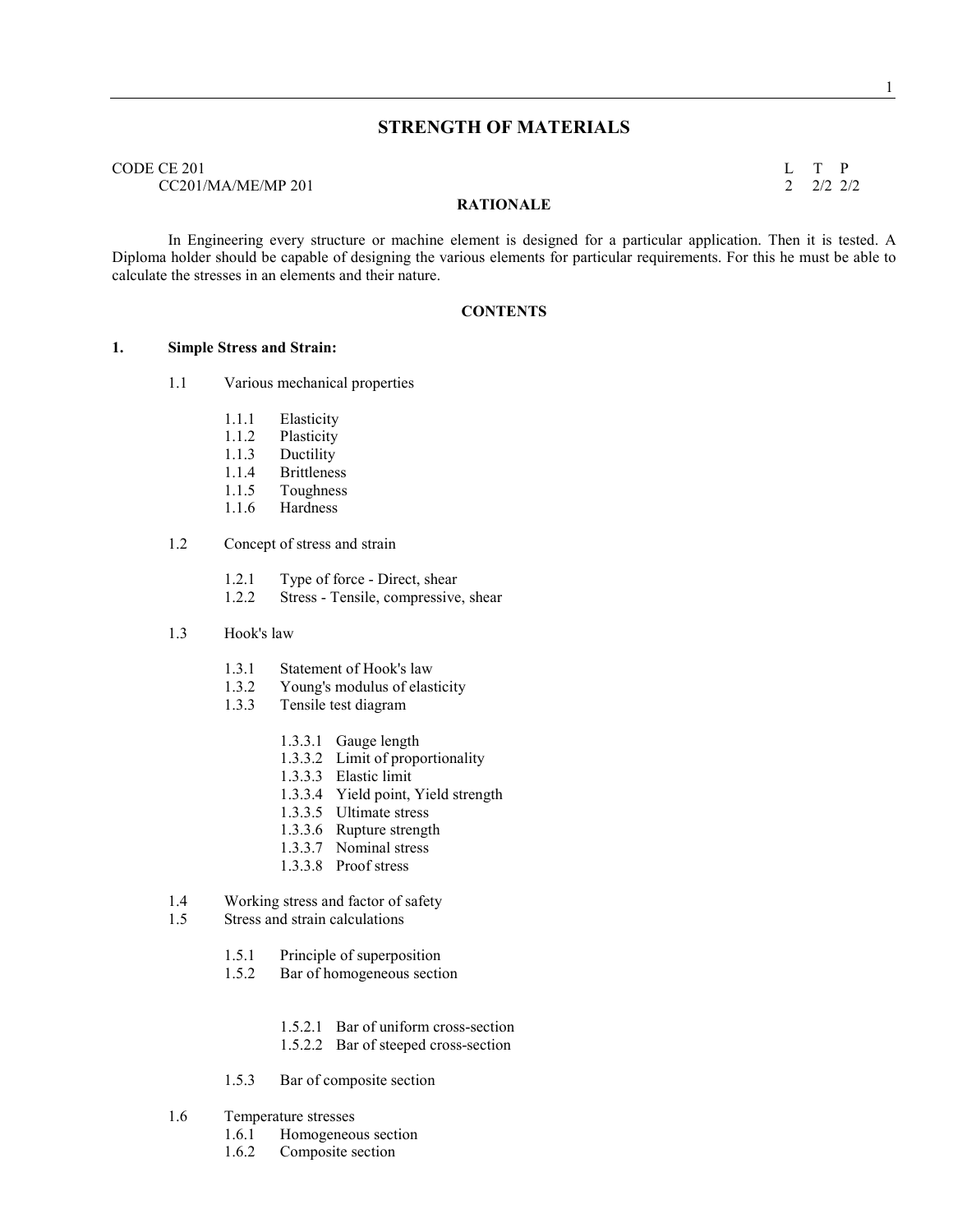- 1.7 Shear stresses
	- 1.7.1 Modulus of rigidity<br>1.7.2 Complementary she
	- 1.7.2 Complementary shear stress<br>1.7.3 Concept of single shear and
	- 1.7.3 Concept of single shear and double shear 1.7.4 Shear strain
	- Shear strain
- 1.8 Poisson's ratio and volumetric strain
	- 1.8.1 Lateral strain
	- 1.8.2 Longitudinal strain<br>1.8.3 Volumetric strain
	- Volumetric strain
	- 1.8.4 Bulk modulus
- 1.9 Relationship between elastic constants (Derivation)
	- 1.9.1  $E=3K(1-2/m)$ <br>1.9.2  $E=2N(1+1/m)$
	- $E=2N(1+1/m)$
	- 1.9.3 E=9KN/(3K+N)

## **2. Compound Stress:**

- 2.1 Introduction<br>2.2 Stress compo
- Stress components on an inclined plane
	- 2.2.1 Induced by direct stresses
	- 2.2.2 Induced by simple shear
	- 2.2.3 Induced by direct and simple shear stresses
- 2.3 Mohr's circle:
	- 2.3.1 For like direct stresses
	- 2.3.2 For unlike direct stresses
	- 2.3.3 For two perpendiculars direct stresses with state of simple shear
- 2.4 Principal stresses and planes
	- 2.4.1 Major principal stress<br>2.4.2 Minor principal stress
	- Minor principal stress
	- 2.4.3 Mohr's circle method for principal stresses

# **3. Strain Energy:**

- 3.1 Introduction
- 3.2 Strain energy from stress strain diagram
- 3.3 Proof resilience
- 3.4 Types of loading gradual, sudden, impact
	- 3.4.1 Stress in gradual loading
	- 3.4.2 Stress in sudden loading<br>3.4.3 Stress in impact loading
	- Stress in impact loading

#### **4. Bending Moments and Shear Force:**

- 4.1 Basic concept
	- 4.1.1 Types of support
		- 4.1.1.1 Movable hinge support (roller)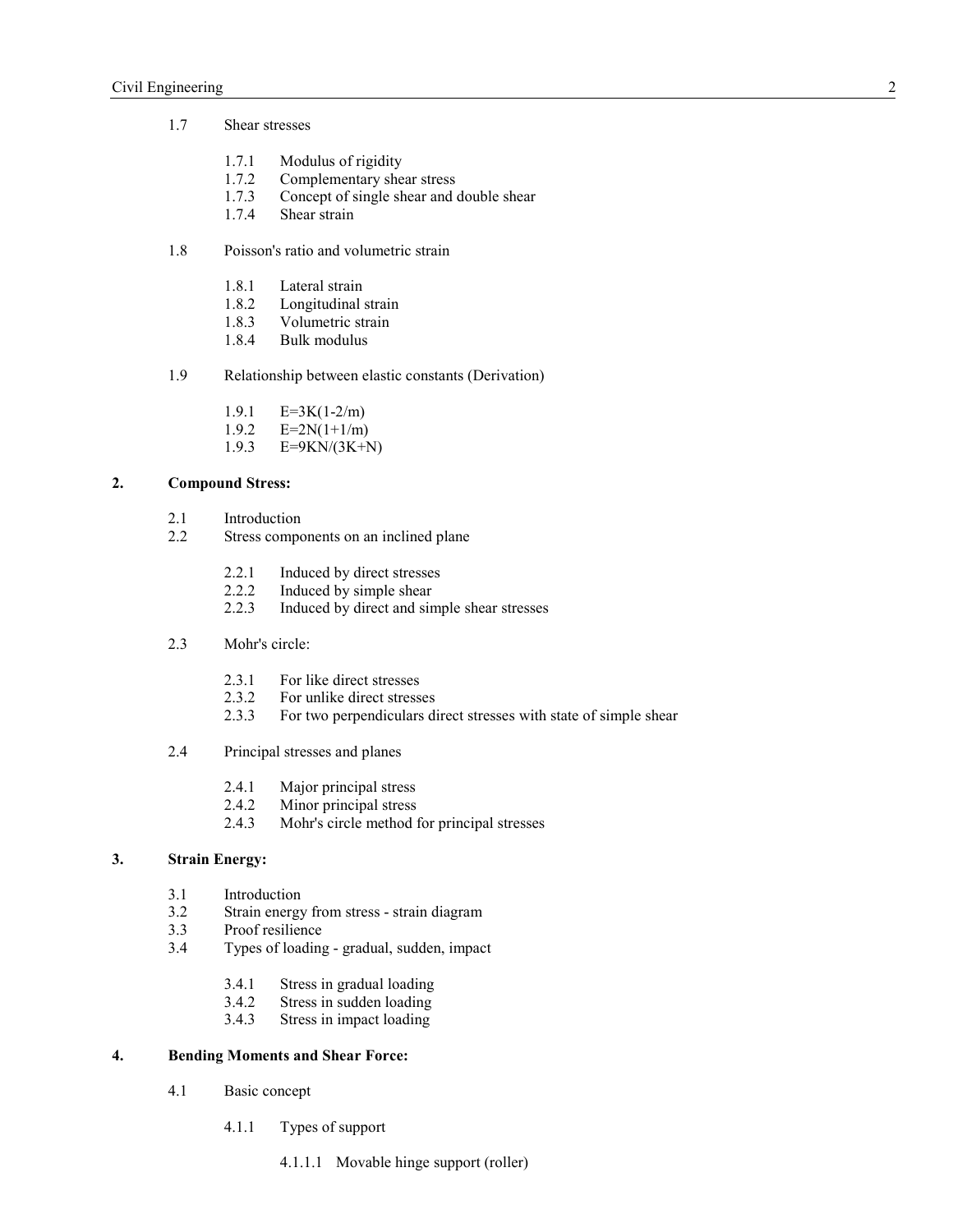- 4.1.1.2 Immovable hinge support
- 4.1.1.3 Fixed support
- 4.1.2 Types of beam
	- 4.1.2.1 Cantilever beam
	- 4.1.2.2 Simply supported beam
	- 4.1.2.3 Fixed beam
	- 4.1.2.4 Continuous beam
	- 4.1.2.5 Overhanging beam
- 4.1.3 Types of load
	- 4.1.3.1 Point load
	- 4.1.3.2 Distributed load uniformly and non uniformly
- 4.2 Shear force and bending moment
	- 4.2.1 Concept and calculation of shear force and bending moment 4.2.2 Sign convention for shear force and bending moment
	- Sign convention for shear force and bending moment
- 4.3 Bending moment and shear force diagrams (for point loads, U.D.L. and their combinations)
	- 4.3.1 Cantilever beam
	- 4.3.2 Simply supported beam<br>4.3.3 Simply supported beam
	- Simply supported beam with over hang

#### **5. Moment of Inertia:**

- 5.1 Concept of moment of Inertia
- 5.2 Radius of gyration
	- 5.2.1 Parallel axis theorem
	- 5.2.2 Perpendicular axis theorem
- 5.3 Moment of Inertia of various section
	- 5.3.1 Rectangle<br>5.3.2 Triangle
	- **Triangle**
	- 5.3.3 Circle
- 5.4 Moment of inertia of unsymmetrical section like: T-section, channel section, L-section etc.

#### **6. Bending Stresses in Beams:**

- 6.1 Concept of bending stress
- 6.2 Theory of simple bending
	- 6.2.1 Assumptions in theory of simple bending

6.2.2 Use of equation 
$$
\frac{M}{I} = \frac{f}{y} = \frac{E}{R}
$$
 (with proof)

- 6.3 Design criterion and section modulus
	- 6.3.1 Section modulus
	- 6.3.2 Calculation of max bending stress in beams of rectangular, circular, I and T section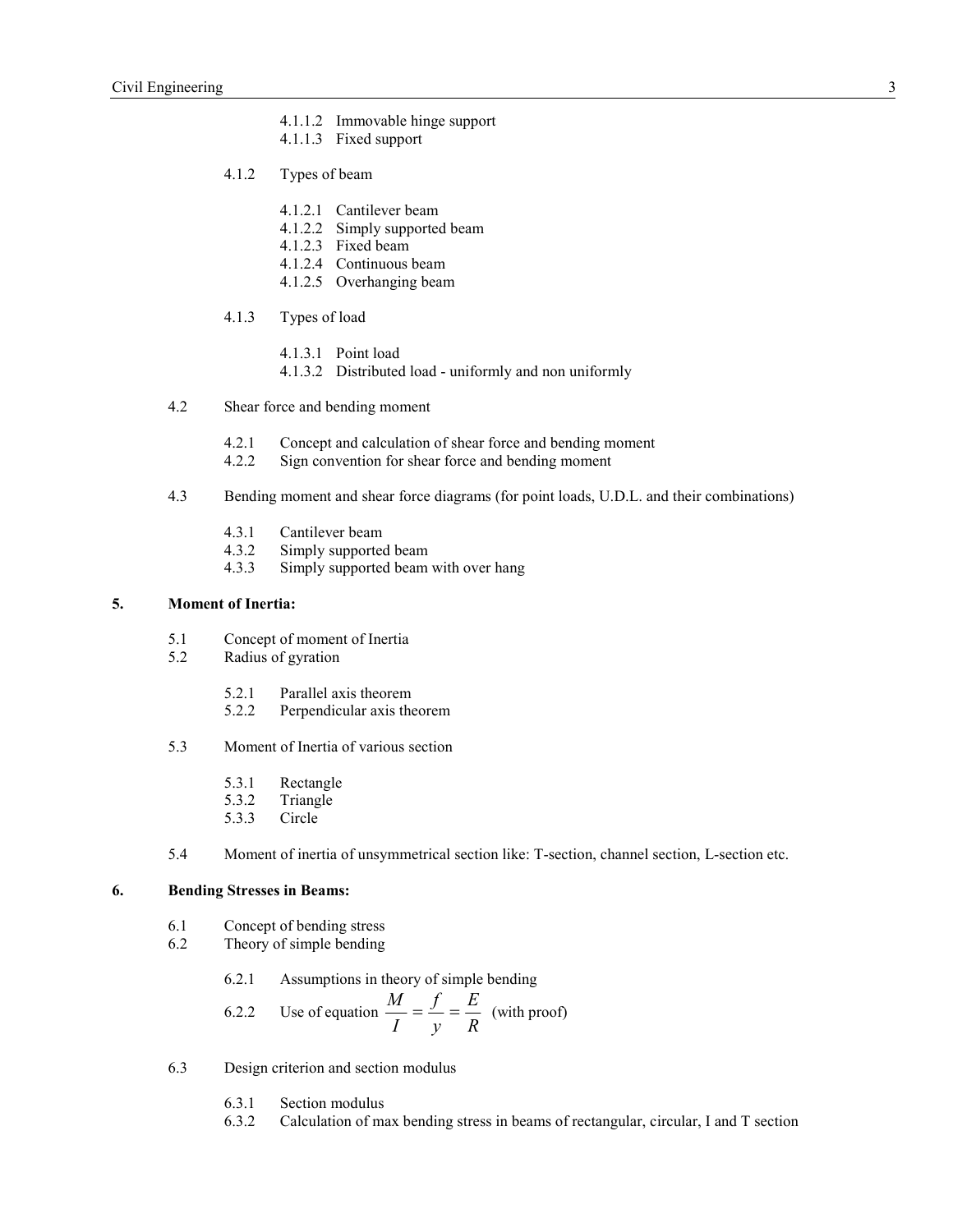## **7. Shear Stress in Beams:**

7.1 Concept

7.2 Use of equation 
$$
q = \frac{F}{Ib}(A\overline{y})
$$
 (with proof)

- 7.3 Shear stress distribution diagram of various sections
	- 7.3.1 Rectangle
	- 7.3.2 I section
	-
	- 7.3.3 T section<br>7.3.4 Channel s 7.3.4 Channel section<br>7.3.5 H section
	-
	- 7.3.5 H section<br>7.3.6 + section
	- 7.3.6  $+$  section<br>7.3.7 Circular s Circular section

# **8. Deflection:**

- 8.1 Concept of deflection of a beam
- 8.2 Use of standard formula for calculating deflection (for point loads, U.D.L. and their combination)
	- 8.2.1 Cantilever beam
	- 8.2.2 Simply supported beam

# **9. Columns and Struts:**

- 9.1 Concept of column and struts<br>9.2 Modes of failure
- Modes of failure
- 9.3 Types of column; long and short<br>9.4 Buckling loads
- Buckling loads
- 9.5 Slenderness ratio
- 9.6 Euler's formula (without proof)
	- 9.6.1 Both ends hinged
	- 9.6.2 One end fixed and other end free<br>9.6.3 Both ends fixed
	- 9.6.3 Both ends fixed<br>9.6.4 One end fixed an
	- 9.6.4 One end fixed and other end hinged
	- 9.6.5 Limitations of Euler's Formula<br>9.6.6 Equivalent length
	- Equivalent length
- 9.7 Rankine's formula

#### **10. Torsion of Shaft:**

- 10.1 Concept of torsion
	- 10.1.1 Angle of twist
	- 10.1.2 Polar moment of Inertia
	- 10.1.3 Assumptions in the theory of pure torsion
- 10.2 Derivation and use of

$$
\frac{q}{r} = \frac{T}{J} = \frac{N\theta}{l}
$$

- 10.3 Relation between power and torque
- 10.4 Combined stress due to bending and torsion in solid and hollow shaft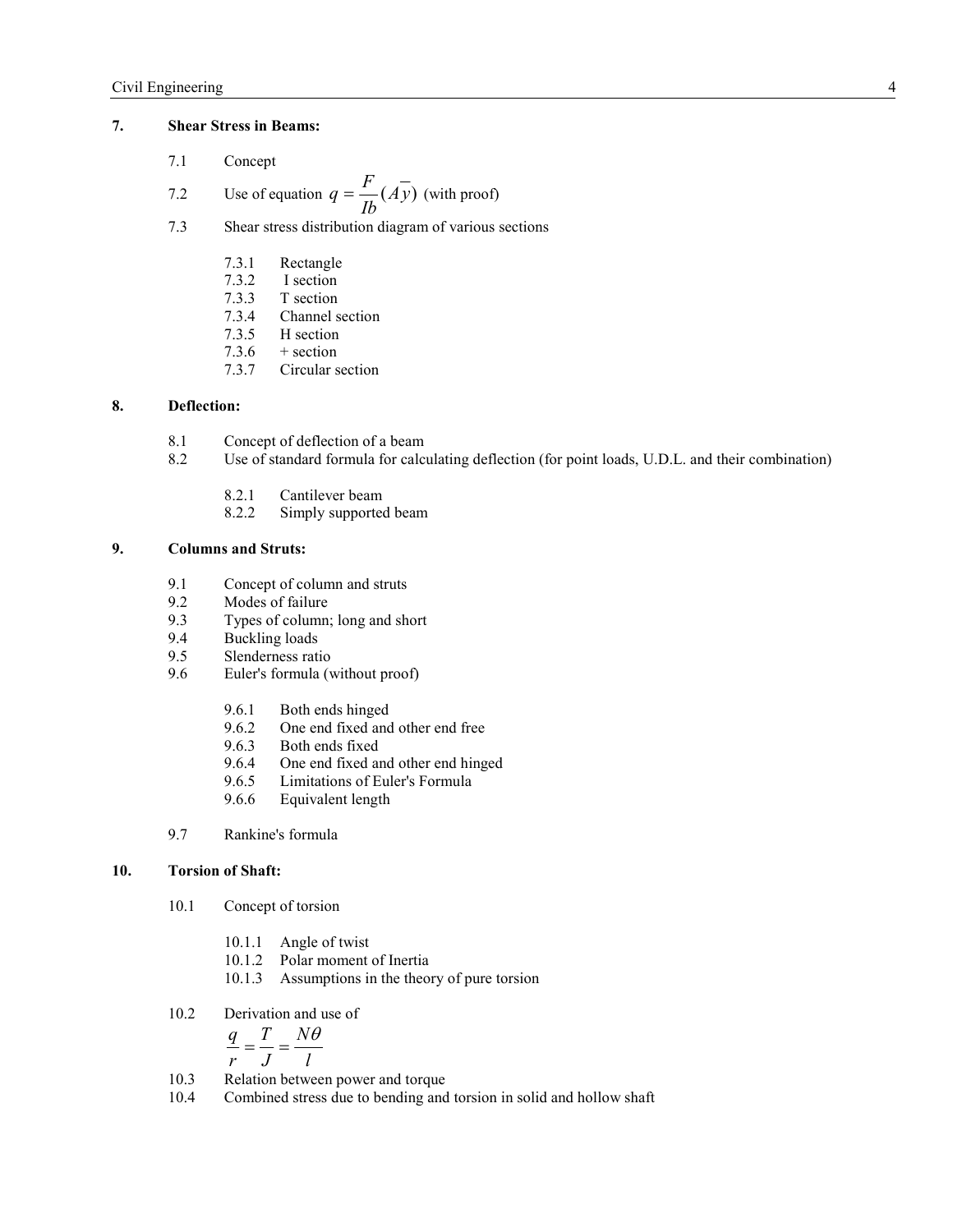## **11. Springs :**

- 11.1 Introduction and classification of springs
- 11.2 Flat carriage springs
	- 11.2.1 Application of flat carriage springs
	- 11.2.2 Determination of number of leaves and their sections, deflection and radius of curvature
	- 11.2.3 Quarter elliptical spring
- 11.3 Closely coiled helical springs :
	- 11.3.1 Application of closely coiled helical springs
	- 11.3.2 Determination of deflection, angle of twist, number of coils and stiffness under axial loading in closely coiled helical springs.

## **12. Thin Cylindrical Shells :**

- 12.1 Use of cylinders
- 12.2 Stresses due to internal pressure
	- 12.2.1 Circumferential stress or hoop stress
	- 12.2.2 Longitudinal stress
- 12.3 Design of thin cylinders calculation of the various dimensions of a thin cylinder

## **13. Combined Direct and Bending Stress:**

- 13.1 Effect of eccentricity<br>13.2 Stress due to eccentric
- Stress due to eccentric load
- 13.3 Middle third rule
- 13.4 Quarter rule

## **PRACTICALS**

- 1. Study of extensometers<br>2. Study and operation of I
- Study and operation of UTM
- 3. Tensile test on mild steel specimen and plotting stress strain curve.
- 4. Bending test on timber beams.<br>5. Compression test on common s
- 5. Compression test on common structural materials viz. timber, cast iron etc.
- 6. Determination of toughness of cast iron and mild steel specimen by Charpy and Izod test.
- 7. Hardness test by Brinell and Rockwell test.
- 8. Determination of deflection for various types of loading
- 9. Torsion test on brass and mild steel
- 10. Determination of stiffness of close coiled spring

#### **REFERENCE BOOKS :**

- 1. Strength of Materials & Theory of Structures (vol. I) B.C.Punmia
- 2. Strength of Materials **Ramamurtham** Ramamurtham
- 3. Strength of Materials Junarkar
- 4. Strength of Materials R.S. Khurmi
- 5. Strength of Materials (Hindi) Gurcharan singh

\* \* \* \* \*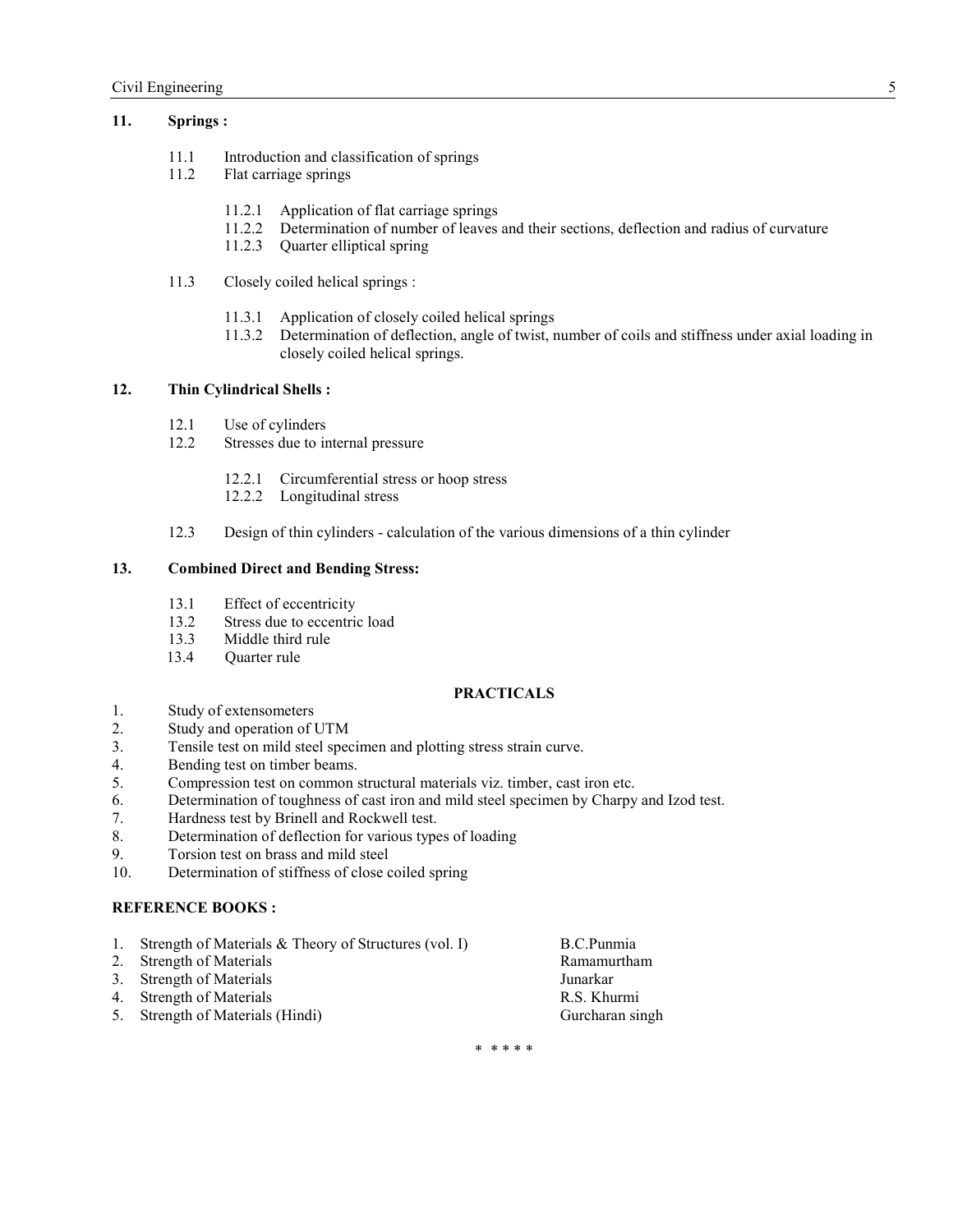# **FLUID MECHANICS**

CODE CE 202 L T P

 $2 \t2 \t2 \t2 \t2$ 

#### **RATIONALE**

Technicians have to deal with pressure measurement, transportation of fluids and the machines converting hydraulic power into mechanical power and vice versa, in the field/industries for that one has to have a basic knowledge of fluid mechanics. Topics such as pressure measurement, laws governing the flow of liquids, measurement of discharge, production of power are included in this subject.

 Although the major emphasis in this subject is on the study of liquids like water an incompressible fluid yet all the principles are applicable to all the fluids such as air, gas, steam etc.

#### **CONTENTS**

- **1. Introduction:** 
	- 1.1 Introduction concepts
		- 1.1.1 Fluids and solids
		- 1.1.2 Liquid, gas and vapour
	- 1.2 Fluid mechanics
		- 1.2.1 Kinematics
		- 1.2.2 Dynamics

### 1.3 Fluid properties

- 1.3.1 Density<br>1.3.2 Specific
- Specific volume
- 1.3.3 Specific gravity
- 1.3.4 Viscosity
	- 1.3.4.1 Newton's law of viscosity
	- 1.3.4.2 Dynamic and Kinematic viscosity
- 1.3.5 Compressibility
- 1.3.6 Surface tension soap bubble, drop
- 1.3.7 Capillarity
- 1.3.8 Vapour pressure and its importance

## **2. Fluid Pressure and its Measurement:**

- 2.1 Definition and its units
- 2.2 Pascal's law
	- 2.2.1 Intensity of pressure at a point in fluid at rest
	- 2.2.2 Pressure head
- 2.3 Pressure
	- 2.3.1 Atmospheric pressure
	- 2.3.2 Gauge pressure
	-
	- 2.3.3 Vacuum pressure<br>2.3.4 Absolute pressure
	- 2.3.4 Absolute pressure<br>2.3.5 Differentials press Differentials pressure
- 2.4 Law of hydrostatic pressure
- 2.5 Brahma's press
- 2.6 Pressure measurement
	- 2.6.1 Manometers
		- 2.6.1.1 Piezometer its limitation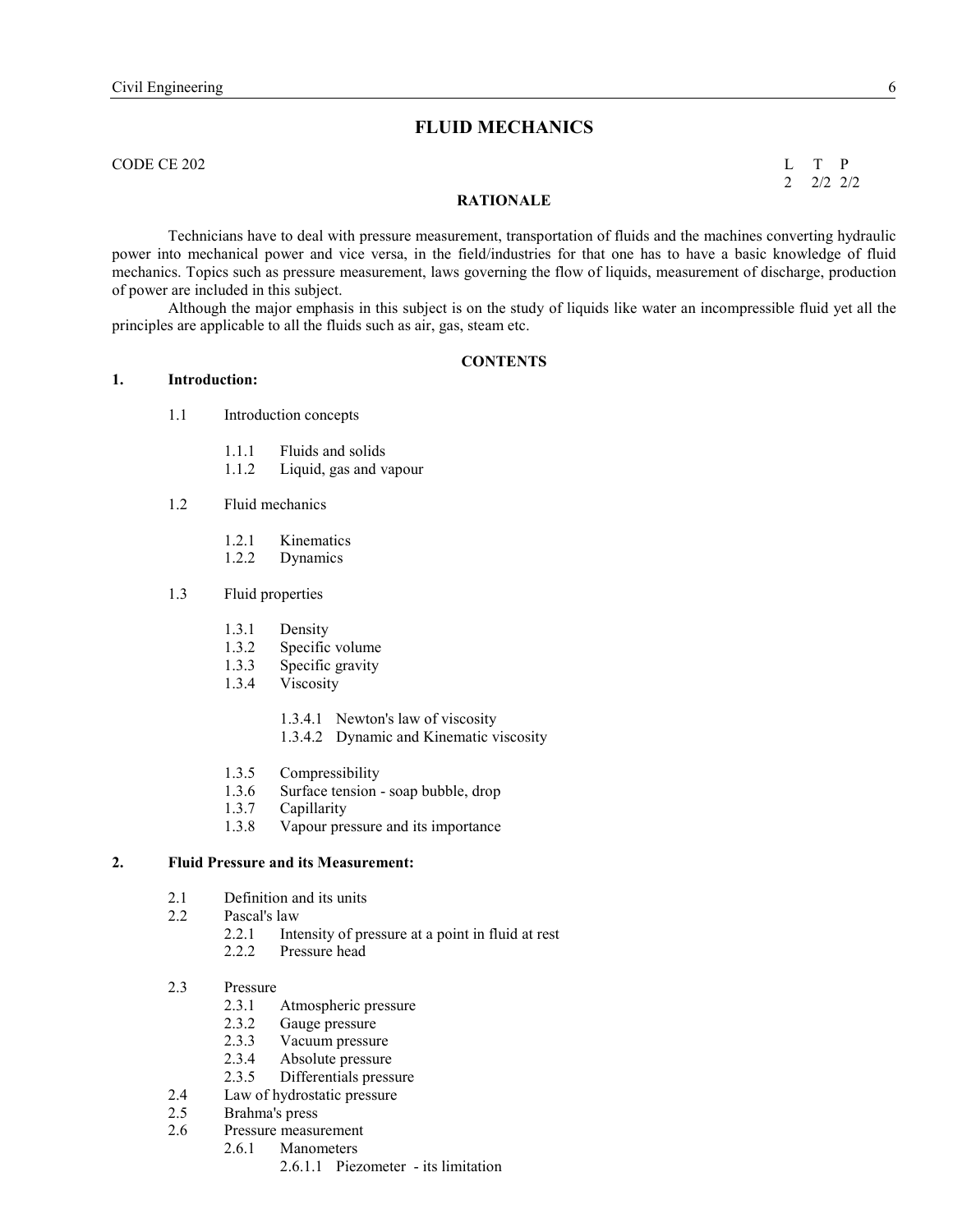- 2.6.1.2 U-tube simple, differential, inverted
- 2.6.1.3 Micro-manometers
- 2.6.1.4 Inclined tube micro-manometers
- 2.6.2 Mechanical gauge
	- 2.6.2.1 Bourdon gauge
	- 2.6.2.2 Bellow gauge
	- 2.6.2.3 Diaphragm gauge
	- 2.6.2.4 Dead weight gauge

#### **3. Hydrostatics:**

- 3.1 Total pressure
- 3.2 Centre of pressure
- 3.3 Total pressure and center of pressure in following cases
	- 3.3.1 Plane surface immersed horizontally
	- 3.3.2 Plane surface immersed vertically<br>3.3.3 Plane surface immersed at an angle
	- Plane surface immersed at an angle
	- 3.3.4 Curved surface (no proof)
- 3.4 Working of lock gates, sluice gate
- 3.5 Pressure on masonry dams of rectangular and trapezoidal sections and their condition of stability

## **4. Hydrokinematics :**

- 4.1 Description of fluid flow
	- 4.1.1 Eular approach
	- 4.1.2 Lagrangian approach
- 4.2 Definition of path line, stream line
- 4.3 Types of flow
	- 4.3.1 Steady Non steady
	- 4.3.2 Uniform Non uniform<br>4.3.3 Laminar Turbulent
	- Laminar Turbulent
	- 4.3.4 One, Two, Three dimensional flow
- 4.4 Continuity equation (no proof) :
	- 4.4.1 Assumption
	- 4.4.2 Rate of discharge<br>4.4.3 one dimensional f
	- one dimensional flow

#### **5. Hydrodynamics and Measurement of Flow:**

- 5.1 Energy of fluid pressure, kinetic and potential
- 5.2 Bernoulli's theorem (no proof)
	- 5.2.1 Assumptions and its limitation
	- 5.2.2 Conversion of pressure into pressure head, velocity into kinetic head
- 5.3 Applications of Bernoulli's theorem
	- 5.3.1 Pitot-tube<br>5.3.2 Venturime
	- 5.3.2 Venturimeter<br>5.3.3 Orificemeter
	- **Orificemeter**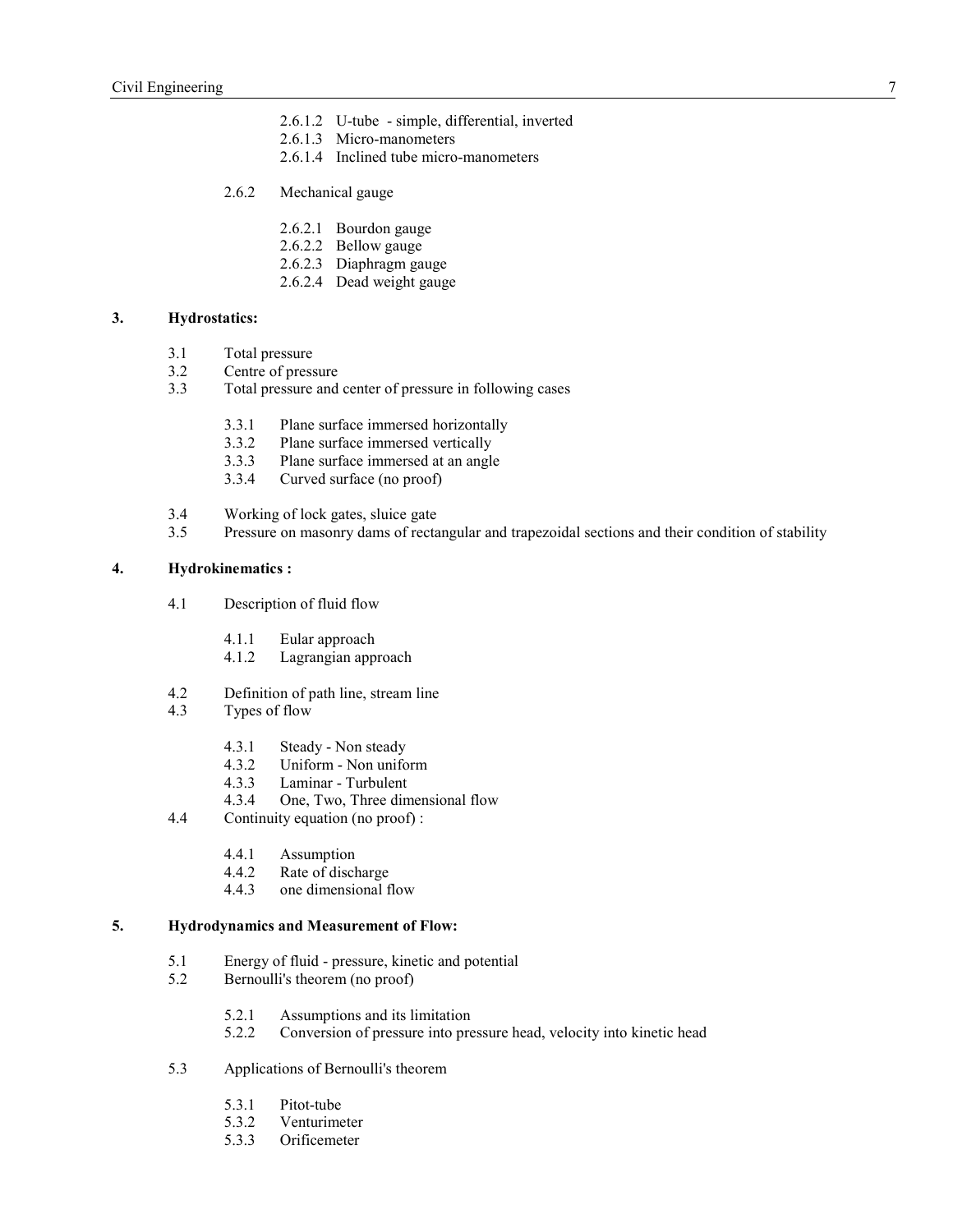## **6.** Orifices and Notches:

- 6.1 Definition and classification<br>6.2 Discharge through small orif
- Discharge through small orifices
	- 6.2.1 Coefficient of contraction
	- 6.2.2 Coefficient of velocity
	- 6.2.3 Coefficient of discharge
	- 6.2.4 Coefficient of resistance
- 6.3 Time of emptying a vessel of uniform cross section through an orifice at bottom.<br>6.4 Notches Classification
- Notches Classification
	- 6.4.1 Crest, Nappe<br>6.4.2 Difference be
	- Difference between notch and weir
- 6.5 Flow over
	- 6.5.1 Triangular notch
	- 6.5.2 Rectangular notch

[Simple numerical problems without velocity of approach]

## **7. Flow Through Pipes:**

- 7.1 Laws of fluid friction.<br>7.2 Losses of head in pipe
- Losses of head in pipes
- 7.3 Hydraulic gradient line.
- 7.4 Total energy line.<br>7.5 Flow through pipe
- Flow through pipes in series.
- 7.6 Equivalent length
- 7.7 Flow through parallel pipes (No branched pipes)
- 7.8 Flow through siphon
- 7.9 Definition of water hammer and its effect (No mathematical calculations)

#### **8. Flow through Channels:**

- 8.1 Types of flow
	- 8.1.1 Uniform and Non uniform flow, difference in pipe and channel flow.
- 8.2 Classification of an open channel
- 8.3 Formula for uniform flow in open channels
	- 8.3.1. Chezy's formula
	- 8.3.2. Kutter's formula
	- 8.3.3. Bazin's formula
	- 8.3.4. Manning's formula
- 8.4 Factors affecting roughness co-efficient
- 8.5 Values of roughness co-efficient for different channel conditions<br>8.6 Most economical section of channel -
- Most economical section of channel -
	- 8.6.1 Rectangular section<br>8.6.2 Triangular section
	- Triangular section
	- 8.6.3 Trapezoidal section
	- 8.6.4 Circular section
- 8.7 Specific energy of flow in a channel at a cross section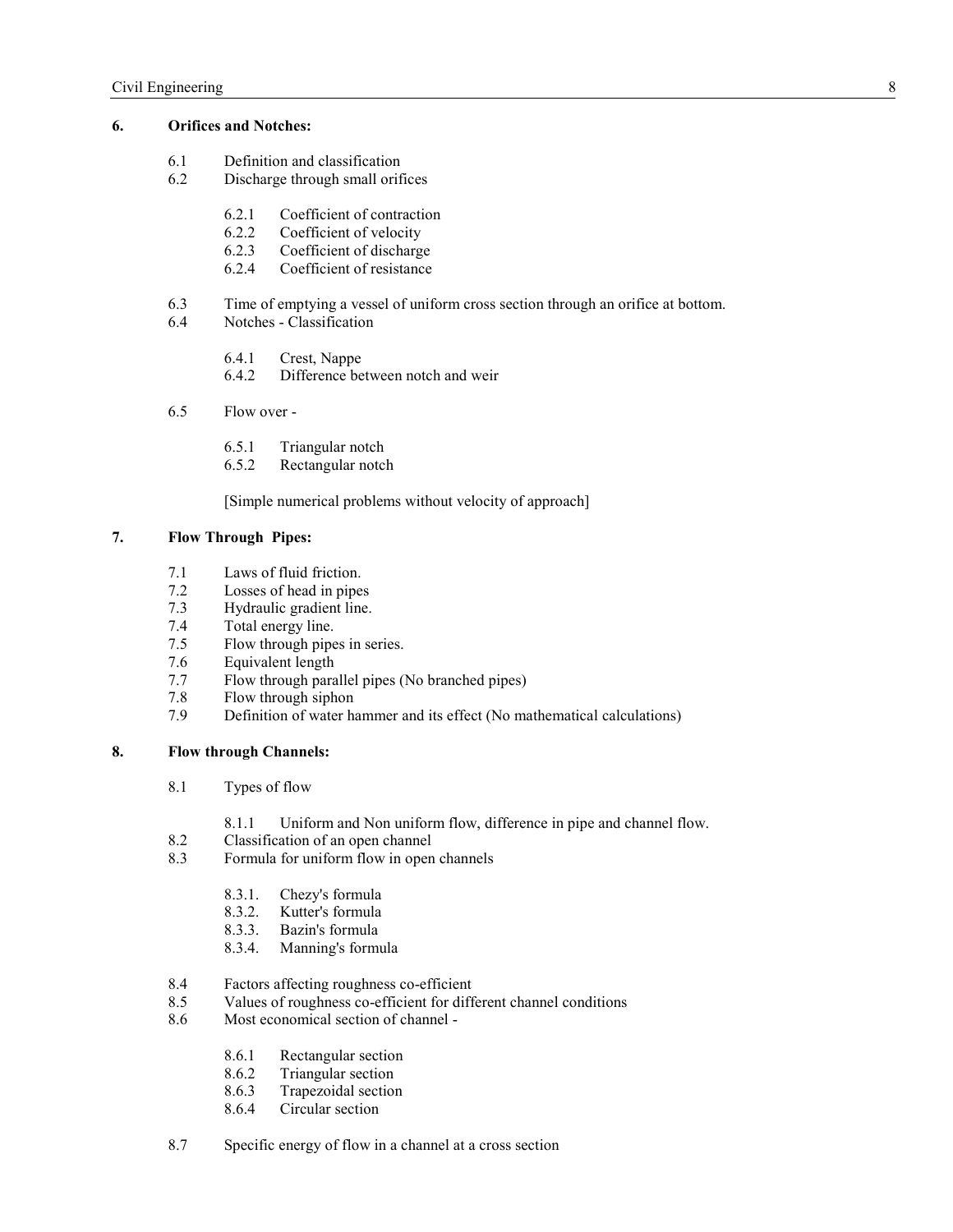- 8.8 Explanation of the terms
	- 8.8.1 Critical depth
	- 8.8.2 Critical flow
	- 8.8.3 Sub-critical flow
	- 8.8.4 Super-critical flow
	- 8.8.5 Hydraulic jump

## 8.9 Measurement of flow in open channel by -

- 8.9.1 Surface slope measurement
- 8.9.2 Velocity measurement
- 8.9.3 Flow measurement

#### **9. Turbines :**

- 9.1 Introduction
- 9.2 Classification of turbines
- 9.3 Working principles of impulse and reaction turbine<br>9.4 Constructional detail and working of different types
- 9.4 Constructional detail and working of different types of turbines (No mathematical analysis.)
	- 9.4.1 Pelton wheel turbine<br>9.4.2 Francis turbine
	- 9.4.2 Francis turbine
	- 9.4.3 Kaplan turbine

## **10. Pumps :**

- 10.1 Classification of pumps<br>10.2 Constructional detail of
- Constructional detail of reciprocating pump
- 10.3 Constructional detail of centrifugal pump
- 10.4 Comparison of reciprocating and centrifugal pump<br>10.5 Brief description of submersible pump and deep we
- Brief description of submersible pump and deep well turbine pump
- 10.6 Installation and maintenance of pumps

## **PRACTICALS**

- 1. Determination of coefficient of friction in pipe<br>2. Determination of losses of head in flow through
- Determination of losses of head in flow through pipes
- 3. Determination of roughness coefficient for different types of channel surfaces.
- 4. Determination of surface velocity and mean velocity in an open channel
- 5. Study of constructional features of working of Pelton wheel turbine and Francis turbine.
- 6. Study of constructional features and working of centrifugal and reciprocating pump
- 7. Study of different types of manometers and pressure gauges
- 8. Verification of Bernoulli's theorem
- 9. Determination of  $C_d$  for Venturimeter<br>10 Determination of  $C_d$  for Orificemeter
- Determination of  $C_d$  for Orificemeter
- 11 Determination of  $C_c$ ,  $C_v$  and  $C_d$  of small orifice
- 12 Visit of a nearby dam

#### **REFERENCE BOOKS:**

|                | 1. Hydraulics              |           | Modi & Seth        |
|----------------|----------------------------|-----------|--------------------|
| 2.             | Hydraulics                 |           | K. R. Arora        |
| 3.             | Hydraulics                 |           | Anand & Kulsrestha |
| 4.             | Hydraulics                 |           | B. L. Gupta        |
| 5 <sub>1</sub> | Fluid Mechanics & Machines |           | Dr. Jagdish Lal    |
| 6.             | Fluid Mechanics & Machines |           | Dr. R.K.Bansal     |
| $7\phantom{0}$ | Fluid Mechanics & Machines |           | R.S.Khurmi.        |
| 8.             | Hydraulics & Pneumatics    |           | H.L. Stewart.      |
|                |                            | * * * * * |                    |
|                |                            |           |                    |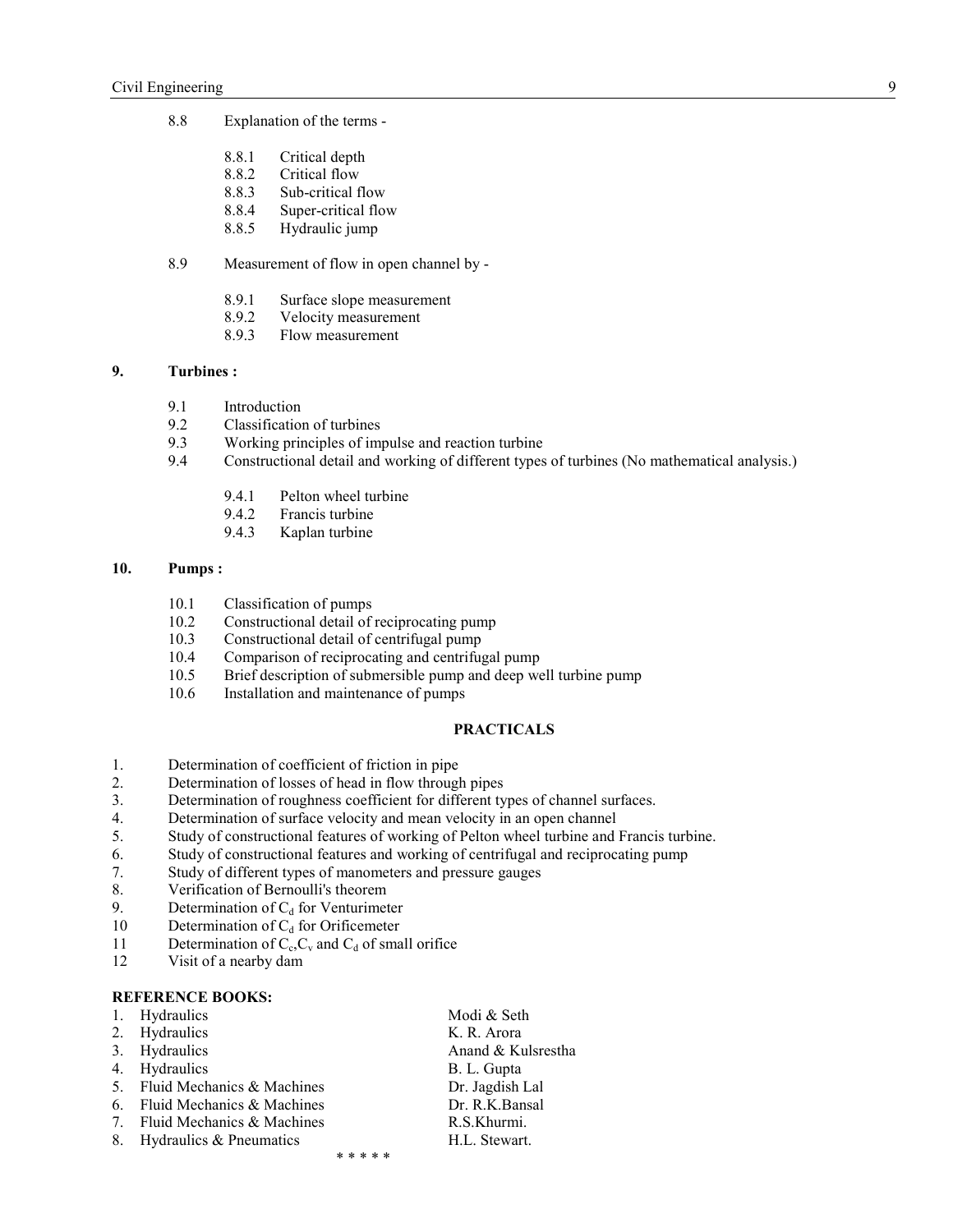#### **BUILDIG TECHOLOGY**

CODE CE 203 L T P  $CC\,203$  2 2/2 --

## **RATIONALE**

Building construction is an important job of Civil Engineering diploma holder. So he must acquire the knowledge of various parts of the building, their functions, importance and procedure of construction and maintenance. Building technology includes all the aspects of construction and importance of building work.

#### **CONTENTS**

## **1. Introduction :**

- 1.1 Definition of a building
- 1.2 Classification of building based on occupancy
- 1.3 Explanation of different parts of a building

#### **2. Foundation :**

- 2.1 Concept of foundation
- 2.2 Factors affecting selection of foundations<br>2.3 Definition and importance of bearing capa
- 2.3 Definition and importance of bearing capacity, Average bearing capacity of common soils.
- 2.4 Types of foundations- shallow and deep foundations
- 2.5 Shallow foundation- spread footings, raft and inverted arch foundation. Rankine's formula for depth of foundations
- 2.6 Deep Foundation Pile foundation, their suitability, Classification of piles according to function, material and installation
- 2.7 Causes of failure of foundation and remedial measures.

#### **3. Walls :**

- 3.1 Purpose of walls
- 3.2 Types of walls- Load bearing, non-load bearing
- 3.3 Partition walls construction details, suitability and use of brick and wooden partition walls.
- 3.4 Cavity walls Brief description and constructional detail of cavity walls

## **4. Brick Masonry :**

- 4.1 Definition related to brick masonry<br>4.2 Bond necessity of bond
- Bond, necessity of bond
- 4.3 Types of bonds- English, Flemish, header and stretcher, T-junction, corner junction.
- 4.4 Sketches for 1,  $1\frac{1}{2}$  and 2-brick thick wall and square pillars  $4.5$  Construction of brick walls-method of laving brick in walls
- 4.5 Construction of brick walls-method of laying brick in walls and precautions to be taken for it.

#### **5. Stone Masonry :**

- 5.1 Definition related to stone masonry
- 5.2 Dressing of stones Hammer dressing, chisel dressing<br>5.3 General principles for construction of stone masonry
- General principles for construction of stone masonry
- 5.4 Brief description and sketches of different types of stone masonry- Ashlar, random rubble and coursed rubble. Ashlar facing to coursed, rubble and brick masonry.
- 5.5 Brief description, sketches and uses of joggles, dowells and cramps in stone masonry.

#### **6. Scaffolding, Shoring and Underpinning :**

- 6.1 Brief description and application of different types of scaffolding and shores.
- 6.2 Meaning and need for underpinning.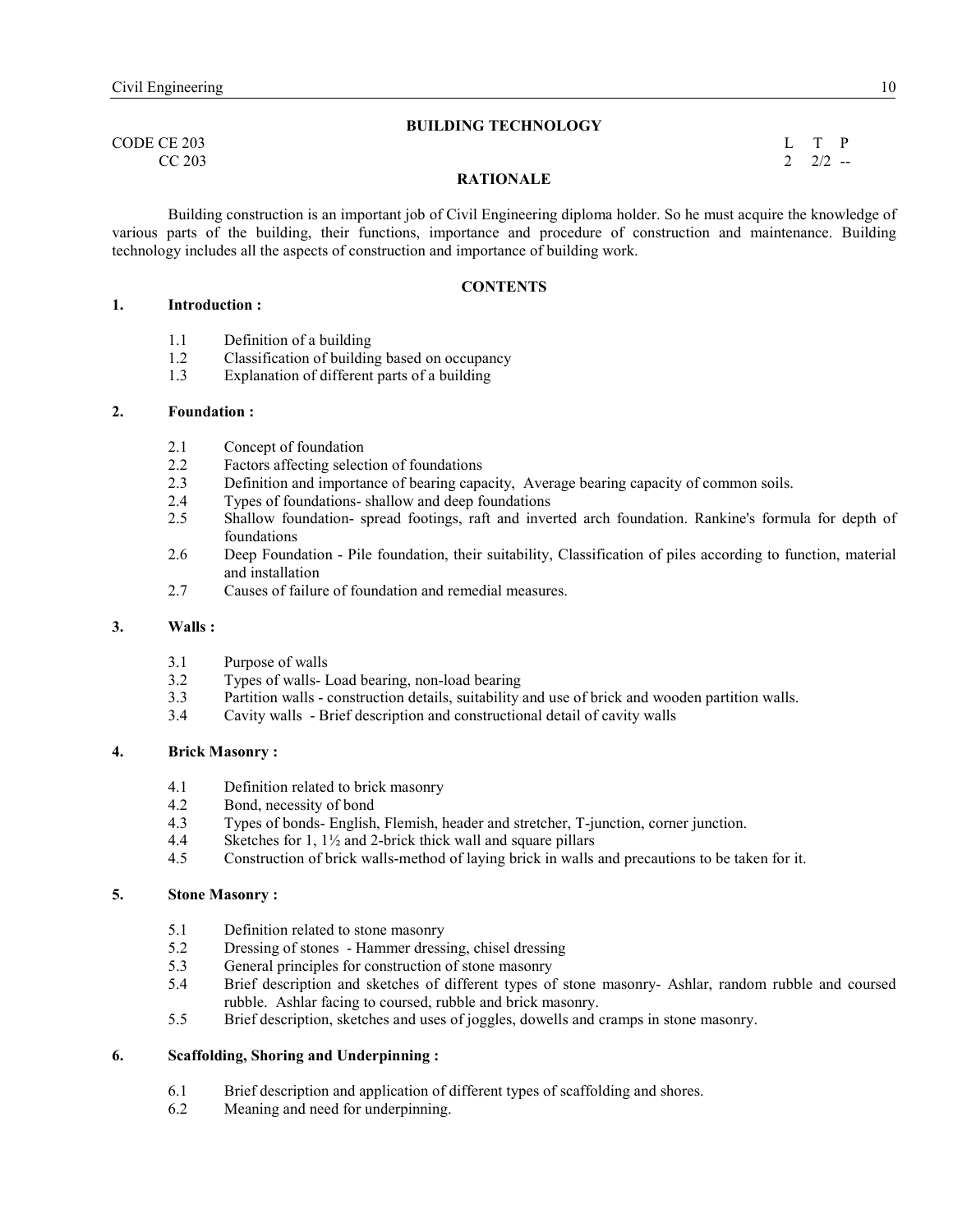# **7. Dampness and its Prevention:**

- 7.1 Causes of dampness in buildings and principles of its prevention.
- 7.2 Materials commonly used for damp proofing.
- 7.3 Damp proof course
- 7.4 Anti termite treatment of buildings before and after construction

# **8. Arches and Lintels :**

- 8.1 Meaning and uses of arches and lintels<br>8.2 Glossary of terms related to arch and lin
- Glossary of terms related to arch and lintels
- 8.3 Thickness of lintels, Effective span
- 8.4 Type of arches e.g. semi circular, segmental arches, elliptical, pointed, relieving arch, flat arch.<br>8.5 Thickness of semi-circular and segmental arches by empirical rules
- Thickness of semi-circular and segmental arches by empirical rules

# **9. Doors :**

- 9.1 Types of door frames stone, timber, steel, concrete
- 9.2 Description and sketches of different types of doors ledged, battened and braced door, framed and panelled door, glazed and panelled doors, louvered doors, flush doors.
- 9.3 Use of collapsible door, rolling steel doors, side sliding doors, wire mesh doors.

## **10. Windows :**

- 10.1 Names, uses and sketches of fully panelled window, fully glazed windows 10.2 Casement and pivoted window dormer window clearstory window, skylight
- 10.2 Casement and pivoted window, dormer window, clearstory window, skylight, fanlight and ventilators
- 10.3 Window frames of different materials- wood, steel, aluminium.

# **11. Stairs and Stair Cases :**

- 11.1 Glossary of terms related to stairs<br>11.2 Brief description and sketches of
- 11.2 Brief description and sketches of common types of staircase : Straight flight, Quarter turn, Half turn dog legged and open newel, Bifurcated, Circular, Spiral
- 11.3 Classification of staircases according to materials used.<br>11.4 Rise Tread & Going of the different type of stair
- Rise, Tread  $& Going$  of the different type of stair.

## **12. Roofs :**

- 12.1 Functions of roofs and ceilings. Brief description, constructional details and suitability of common types of roofs.
- 12.2 Definition of terms for pitched roofs, principal rafter, common rafter, jack rafter, hip rafter, valley rafter, ridge piece, caves, purlins, cleats, wall plates, valley gutter, side gutter, gable, facia board.
- 12.3 Roof coverings for pitched roofs Asbestos cement and C.G.I. method of arranging and fixing to battens, rafters, purlins both steel and wooden.
- 12.4 Drainage arrangement for pitched and flat roofs.

## **13. Floors :**

- 13.1 Ground floors
- 13.2 Brief description, uses and construction of ground floors Brick on edge; tiles, stone slab, marble and glazed tiles, lime concrete, cement concrete, terrazzo and mosaic.

## **14. Finishing of buildings :**

- 14.1 Different types of plastering, rendering and painting 14.2 Methods of plastering, and curing
- 14.2 Methods of plastering, and curing<br>14.3 Defects in plasters and renairs of t
- Defects in plasters and repairs of the defects.
- 14.4 Different types of painting uses and methods of painting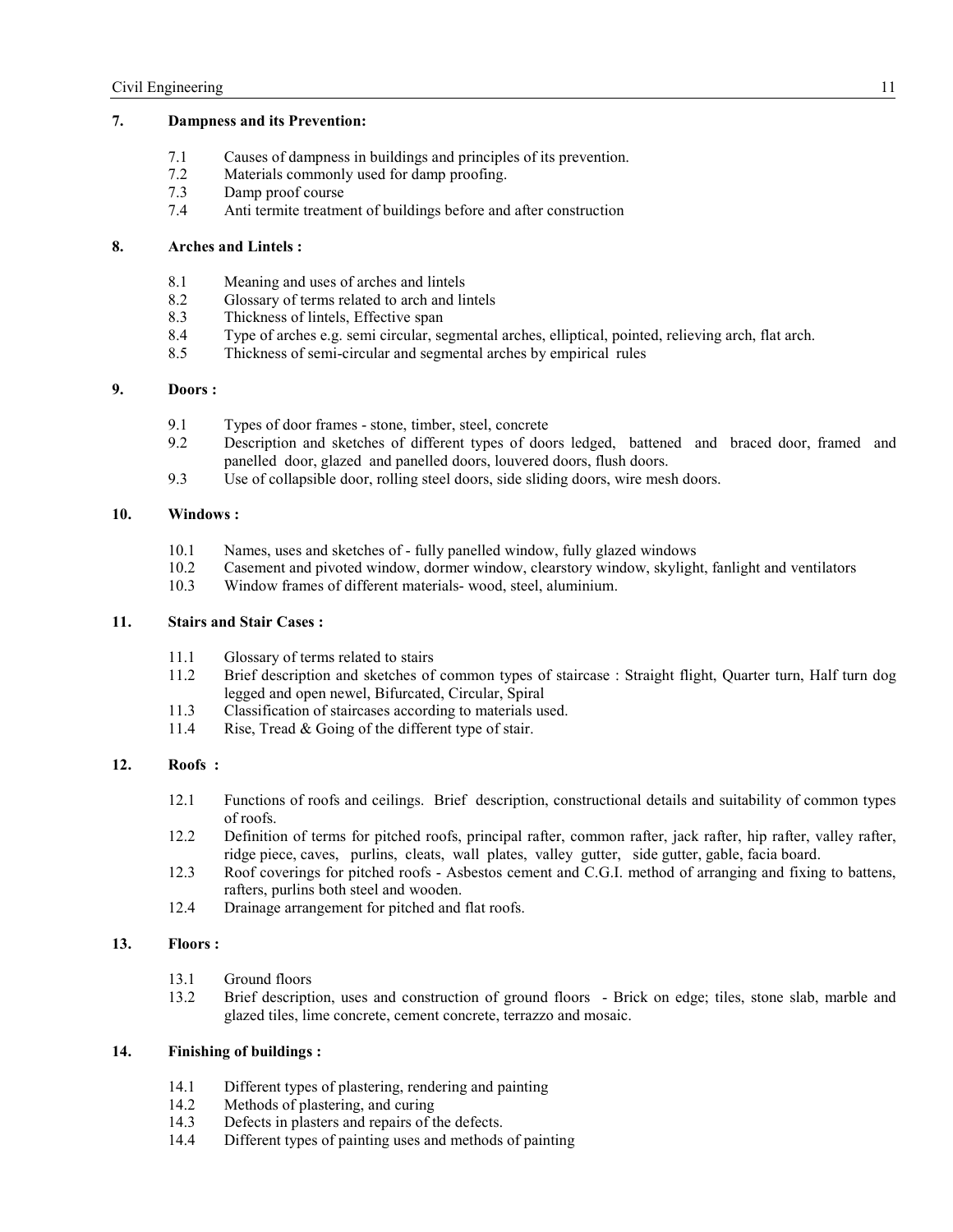- 14.5 White washing, colour washing and distempering- water and oil bound distempers. Application of cement plastic paints
- 14.6 Provision of expansion joints in building floors, walls and roofs.

### **15. Building Bye Laws :**

- 15.1 Study of building bye laws as per IS 1256-1967
- 15.2 Terminology related to residential building, building permit occupancy certificate, unsafe buildings, enforcement code, offences and penalties.
- 15.3 Health sanitation and other requirements, means of access, open space requirements, plinth area, projections, covered area in residential plots.
- 15.4 Distance from electric lines, plinth regulation, height regulation, size of rooms, lighting and ventilation, construction of water closets, kitchen, mezzanine floor, stair cases, drainage and sanitation.

# **16. Basic Principles of Building Planning:**

- 16.1 Aspect, prospect its internal circulation, privacy grouping (i) living areas (ii) sleeping areas and (iii) working areas
- 16.2 Roominess, flexibility, furniture setting, sanitation elegance and economy
- 16.3 Arrangement of doors, windows, cupboards etc for a residential building

## **17. Orientation :**

- 17.1 Orientation of buildings as per I.S. 7662 in relation to sun and wind directions, rain, internal circulation and placement of room, commensurate with available areas and requirements.
- 17.2 Preparation and study of sun chart on polar graphs. Sun shading devices-types sketches suitability, for different orientations.

## **18. Site Selection :**

- 18.1 Selection of site for a building and building complex
- 18.2 Comparative study of sites with respect to local topography, flooding, soil access, location
- 18.3 Communication links, with surroundings availability of water and electricity, prevailing wind, made up ground, water table, trees etc.

## **19. Design of Buildings :**

- 19.1 Common standards for floor space and cubical contents for residential building and public building (Schools, Hostels, Dispensaries, Panchayatghars).
- 19.2 Economical design of single room tenements, double room tenement and residential flats
- 19.3 Design of a residential building and public buildings (School, Hostel, Dispensary, Panchayatghar) including location of water supply line, drainage line and placing of electrical fittings.
- 19.4 Details of a toilet, kitchen and staircase for modern residential buildings.

#### **REFERENCE BOOKS:**

| 1. Building Construction | Bindra & Arora. |
|--------------------------|-----------------|
| 2. Building Construction | Sushil Kumar.   |
| 3. Building Construction | B.C. Punamia.   |

\* \* \* \* \*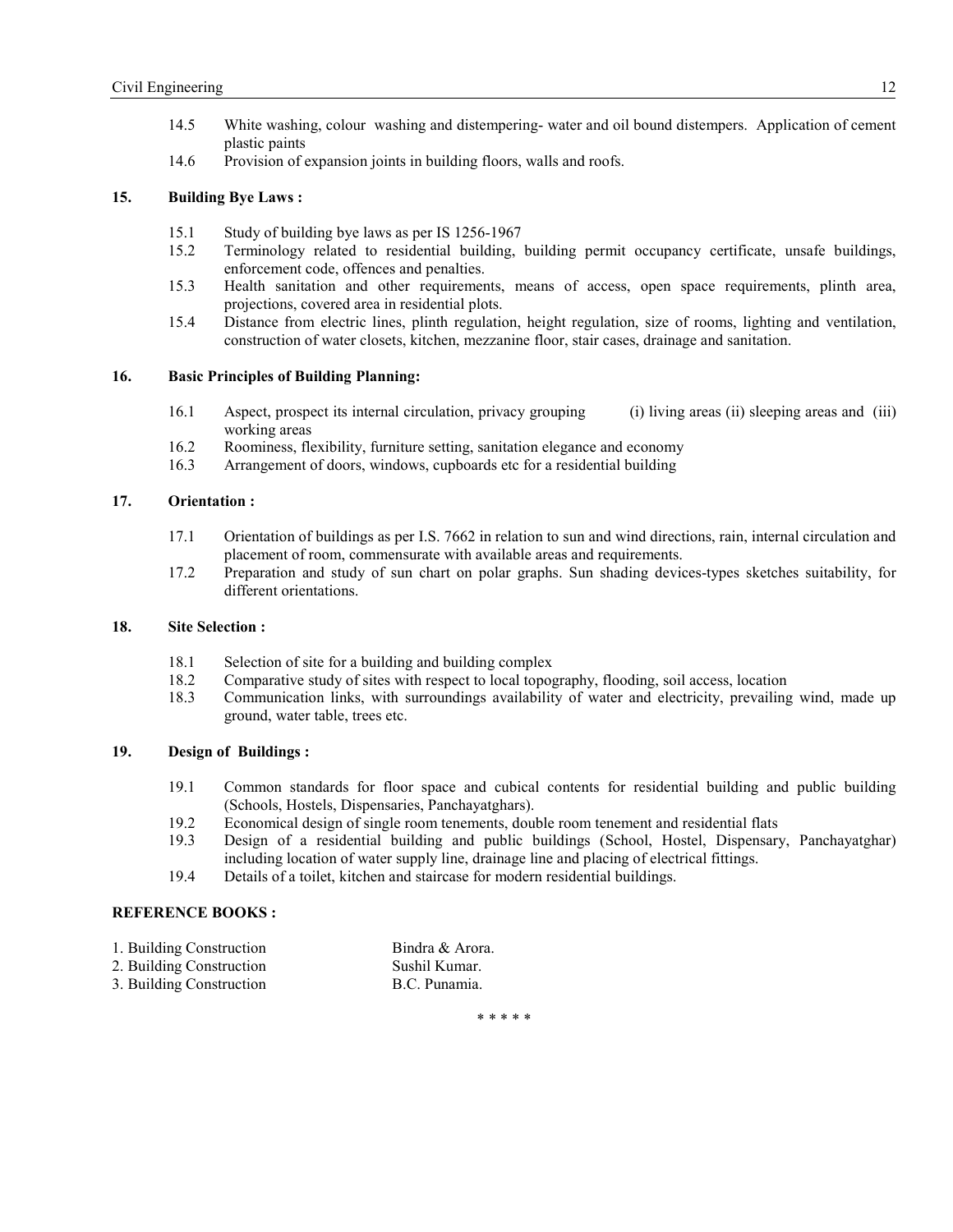# **SURVEYIG - I**

 $\Box$  CODE CE 204 L T P

 $2 - 4$ 

#### **RATIONALE**

 A diploma holder is expected to be well aware of the surveying. He must know measuring instruments and application of them in practical work. He should be able to measure a irregular field and calculate its area.

The important functions of Civil Engineering diploma include the jobs of (i) Surveying (ii) Plotting of survey data (iii) Preparation of survey maps and (iv) Setting out works.

Stress has, therefore, been given to the development of the skills in types of surveys including levelling, contouring, Plane table alongwith Minor Instruments that the Civil Engg. diploma holder will normally be called upon to perform. Ability of plotting and preparing survey maps and sections is equally important like fieldwork and so the students are required to be given practice in both.

#### **CONTENTS**

## **1. Introduction :**

- 1.1 Plane surveying and geodetic surveying<br>1.2 Uses of surveying in engineering.
- Uses of surveying in engineering.
- 1.3 Principles of surveying

## **2. Chain Surveying :**

- 2.1 Different types of chains
	- 2.1.1 Metric chain
	- 2.1.2 Engineer's chain<br>2.1.3 Gunter's chain
	- Gunter's chain
	- 2.1.4 Revenue chain
- 2.2 Types of Tapes
	- 2.2.1 Linen tapes<br>2.2.2 Metallic tap
	- Metallic tapes
	- 2.2.3 Invar tapes
	- 2.2.4 Steel band
- 2.3 Ranging rods
- 2.4 Offset rods<br>2.5 Line ranger
- Line ranger
- 2.6 Cross staff
- 2.7 Optical square<br>2.8 Arrows
- **Arrows**
- 2.9 Folding, unfolding, of chains
- 2.10 Testing and adjusting of chains<br>2.11 Ranging
- **Ranging** 
	- 2.11.1 Direct ranging
	- 2.11.2 Indirect ranging
- 2.12 Chaining on plane ground,<br>2.13 Conventional signs in surve
- Conventional signs in surveying
- 2.14 Recording in field book
- 2.15 Chaining on sloping ground
	- 2.15.1 Direct method
	- 2.15.2 Indirect method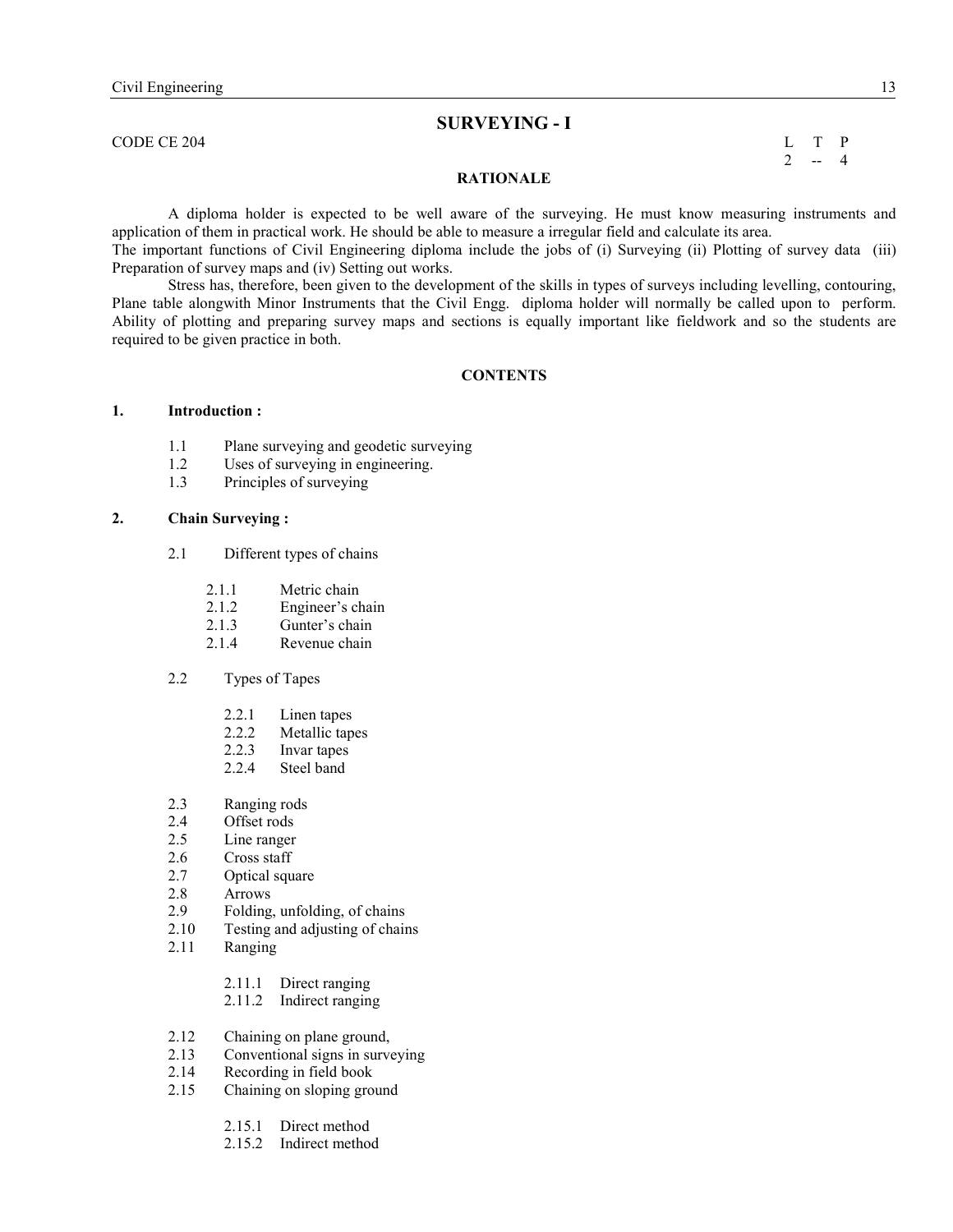- 2.16 Common errors and precautions
- 2.17 Traversing
- 2.18 Fixing and marking stations<br>2.19 Base line, Check lines and T
- 2.19 Base line, Check lines and Tie lines<br>2.20 Common obstacles in chaining
- 2.20 Common obstacles in chaining<br>2.21 Plotting of traverse
- Plotting of traverse

# **3. Compass Surveying :**

- 3.1 Prismatic compass
- 3.2 Surveyor's compass<br>3.3 Difference in the abo
- Difference in the above two compasses
- 3.4 Definitions
	- 3.4.1 Meridian magnetic, true, arbitrary
	- 3.4.2 Magnetic dip<br>3.4.3 Magnetic dec
	- 3.4.3 Magnetic declination<br>3.4.4 Fore bearing
	- Fore bearing
	- 3.4.5 Back bearing
- 3.5 Whole circle bearing system
- 3.6 Quadrilateral bearing system
- 3.7 Conversion from whole circle bearing to quadrilateral bearing and vice versa.
- 3.8 Reading the bearing of lines
- 3.9 Computation of internal angles
- 3.10 Distribution of instrumental error
- 3.11 Local attraction
- 3.12 Correction of bearings due to local attractions
- 3.13 Traversing with chain and compass
	- 3.13.1 Open traverse
	- 3.13.2 Closed traverse
- 3.14 Booking in field book
- 3.15 Adjustment of error in a closed traverse

# **4. Levelling :**

- 4.1 Definitions
	- 4.1 Level surface
	- 4.2 Level line
	- 4.3 Horizontal line
	- 4.4 Vertical line
	- 4.5 Mean sea level
	- 4.6 Reduced level
- 4.2 Names and function of different parts of
	- 4.2.1 Dumpy level<br>4.2.2 Tilting level
	- Tilting level
	- 4.2.3 Auto level
- 4.3 Difference in dumpy and tilting level.<br>4.4 Internal and external focusing telescon
- Internal and external focusing telescope
- 4.5 Temporary adjustments of dumpy and tilting level
- 4.6 Levelling staff<br>4.6.1 Self re
	- Self reading
	- 4.6.2 Telescope staff
	- 4.6.3 Target staff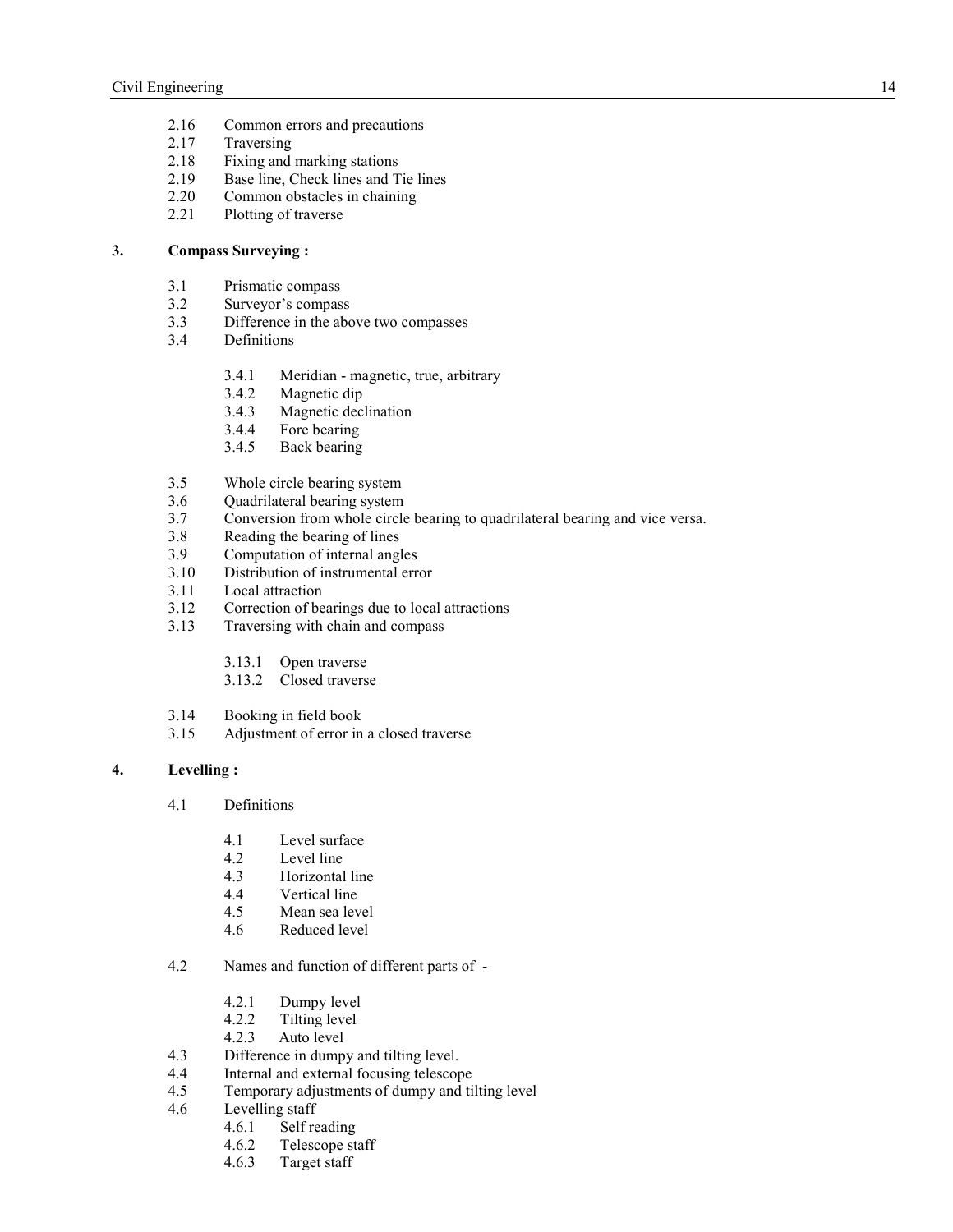- 4.7 Reading a levelling staff<br>4.8 Levelling with dumpy an
- Levelling with dumpy and tilting levels
	- 4.8.1 Taking observations<br>4.8.2 Recording in a level
	- Recording in a level book.
- 4.9 Calculation of R.L.
	- 4.9.1 Height of instrument method<br>4.9.2 Rise and fall method
	- 4.9.2 Rise and fall method<br>4.9.3 Arithmetical checks
	- Arithmetical checks
- 4.10 Types of levelling
	- 4.10.1 Fly levelling
	- 4.10.2 Differential levelling
	- 4.10.3 Profile levelling
	- 4.10.4 Reciprocal levelling
	- 4.10.5 Precise levelling
- 4.11 Effect of curvature and refraction in levelling and their corrections.
- 4.12 Permanent adjustment
	- 4.12.1 Dumpy level
	- 4.12.2 Tilting level<br>4.12.3 Automatic le
	- Automatic level

### **5. Contouring :**

- 5.1 Concept
- 5.2 Purpose of contouring<br>5.3 Contour interval
- Contour interval
- 5.4 Horizontal equivalent
- 5.5 Factors affecting contour interval<br>5.6 Characteristics of contours
- 5.6 Characteristics of contours<br>5.7 Methods of contouring di
- Methods of contouring direct and indirect
- 5.8 Interpolation of contours<br>5.9 Uses of contour mans
- Uses of contour maps
- 5.10 Drawing cross sections from contour maps.

## **6. Plane Table Surveying :**

- 6.1 Description and uses of plane table and its accessories<br>6.2 Advantages of plane table surveying
- 6.2 Advantages of plane table surveying<br>6.3 Centering, levelling and orientation of
- Centering, levelling and orientation of plane table
- 6.4 Radiation
- 6.5 Intersections
- 6.6 Traversing
- 6.7 Resection
- 6.8 Two point problems
- 6.9 Three point problems
- 6.10 Errors in plane tabling

## **7. Minor Instrument :**

- 7.1 Study and uses of
	- 7.1.1 Hand level
	- 7.1.2 Abney level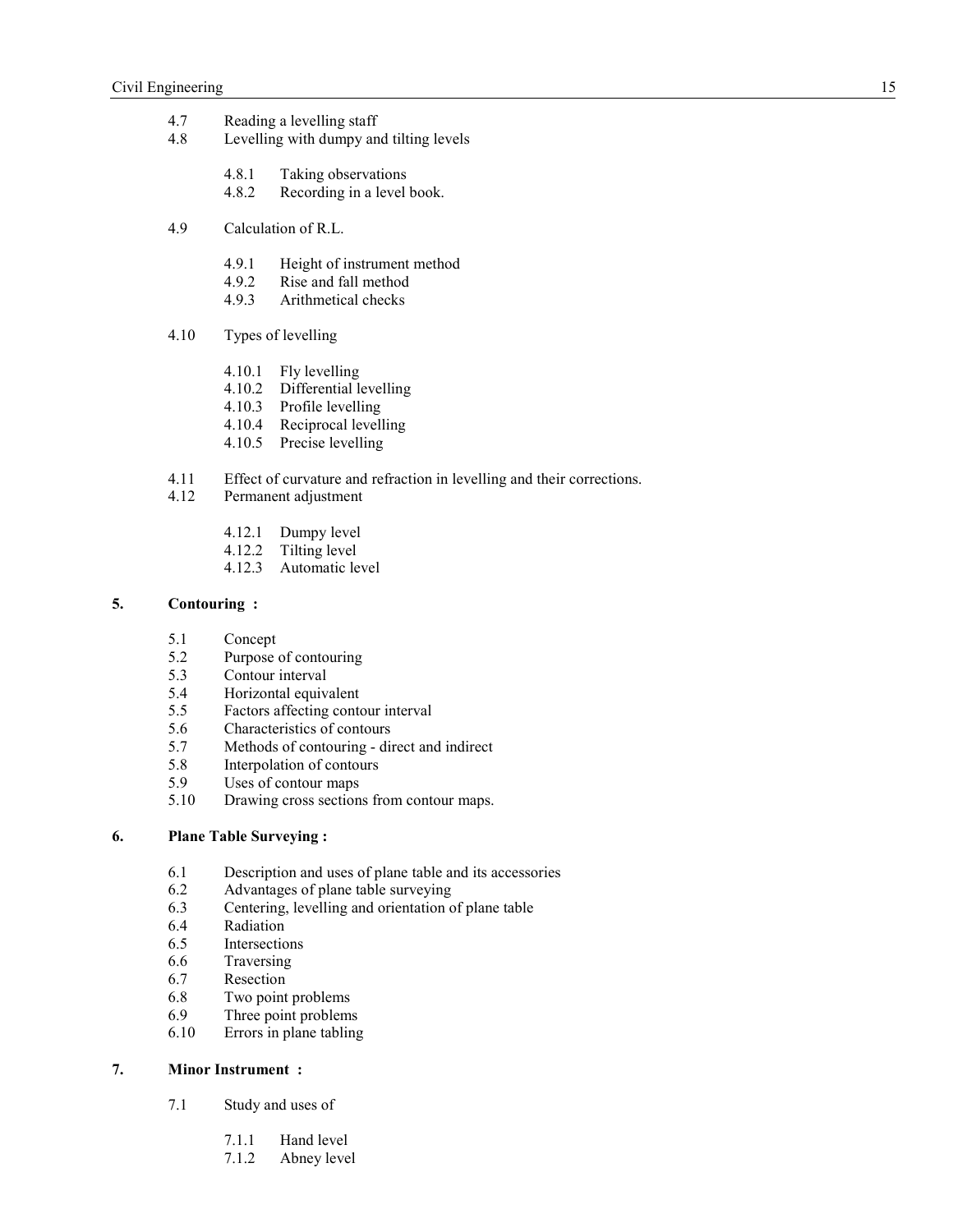- 7.1.3 Clinometer
- 7.1.4 Planimeter
- 7.1.5 Pantagraph
- 7.1.6 Sextent
- 7.1.7 Cylon ghat tracer

## **PRACTICALS**

# 1. Study of

- 1.1 Different types of chains and tapes<br>1.2 Cross staff
- Cross staff
- 1.3 Optical square
- 1.4 Line ranger

#### 2. Use of Chains :

- 2.1 Folding and unfolding<br>2.2 Ranging and chaining
- Ranging and chaining on plane and sloping surface
- 2.3 Setting right angles.
- 2.4 Setting parallel lines.
- 2.5 Taking offsets.
- 3. Chain surveying of small areas
- 4. Study of prismatic compass
- 5. Study of surveyor compass
- 6. Measurements of bearing of lines
- 7. Transverse by compass and adjustment of error
- 8. Study of the component parts and handling of
	- 8.1 Dumpy level<br>8.2 Tilting level
	- Tilting level
	- 8.3 Staves
- 9. Temporary adjustments of a dumpy level and a tilting level
- 10. Use of dumpy level and tilting level in differential levelling and levelling for cross section and longitudinal section. Recording in level book and plotting.
- 11. Study of Automatic level.
- 12. Study and use of plane table and its accessories e.g. stand, table, clamping arrangement, sight vane, through compass, plumbing fork, plumb bob, sprit level etc.
- 13. Methods of plane tabling
	- 13.1 Radiation
	- 13.2 Intersection
	- 13.3 Traversing
	- 13.4 Resection
- 14. Two and three point problems
- 15. Preparation of a plan on area by plane table survey.
- 16. Plotting spot levels of a given area by the grid method and interpolation of contours.<br>17. Preparations of a contoured plan of an uneven area with the help a level and a plane table
- Preparations of a contoured plan of an uneven area with the help a level and a plane table.
- 18. Study of
	- 18.1 Hand and abney level
	- 18.2 Clinometer
	- 18.3 Planimeter<br>18.4 Pantagraph
	- Pantagraph
	- 18.5 Sextant
	- 18.6 Cylon ghat tracer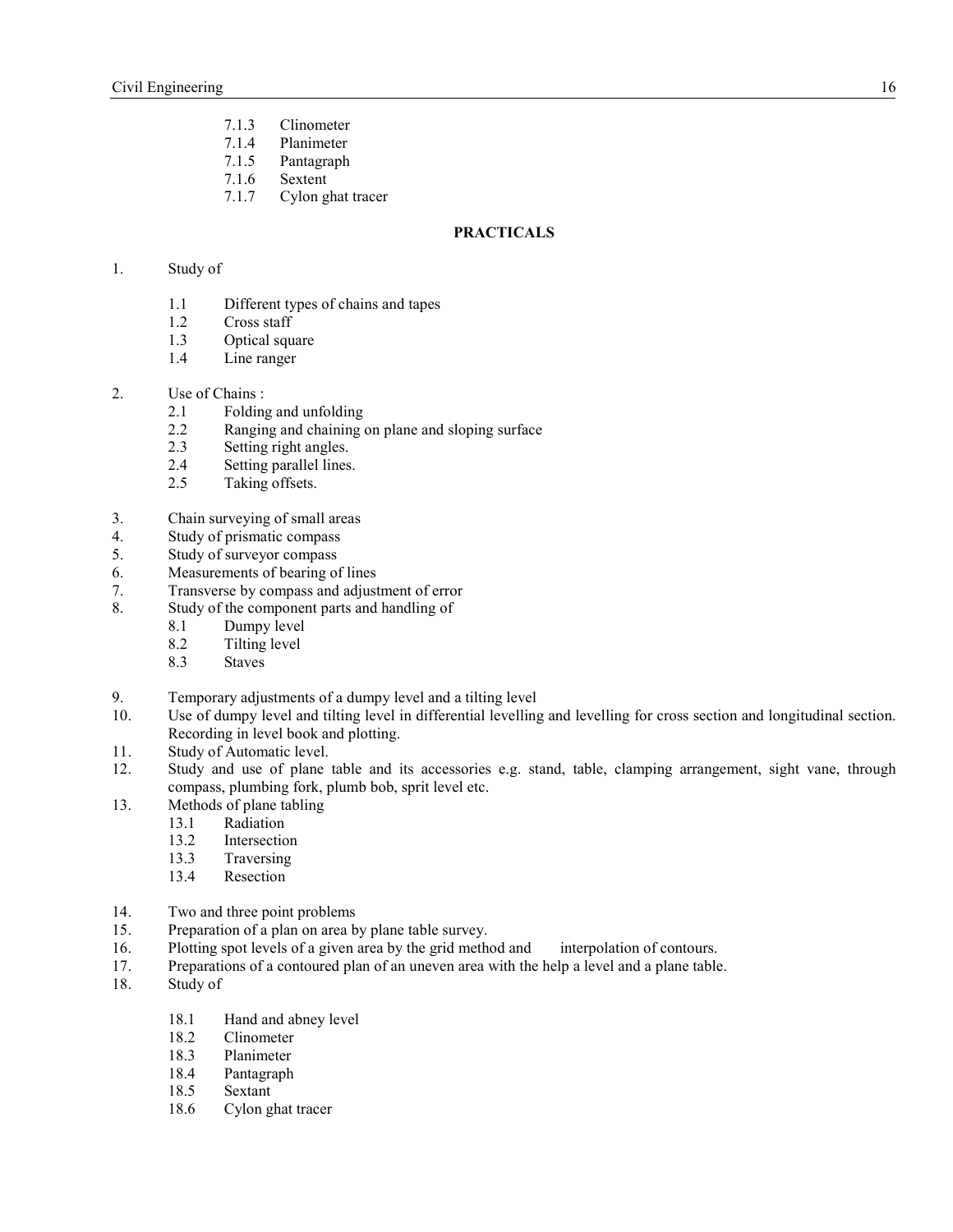#### **REFERENCE BOOKS:**

- 
- 
- 
- 4. Surveying Vol. I S.B. Kanetkar
- 5. Surveying K. R. Arora
- 1. Surveying B. C. Punmia 2. Surveying G. C. Singh 3. lo sZ{k.k Hkkx-I Mk0 ckypUnz iqufe;k

#### \*\* \* \* \*

# **TRANSPORTATION ENGINEERING**

CODE CE 205 L T P CC 205 2 2/2 2/2

#### **RATIONALE**

For economic social and cultural development of a country, Highway plays a very important role. With the invention of heavy and high-speed automobiles, it has become necessary to construct path for them for their speedy, safe and undelay movement from one place to another place. Due to lack of awareness in this field, road accident rate may increase, there may be delay in reaching raw materials to industries and finished products to consumer's etc. The basic purpose of this subject is to make the students of diploma to acquaint with construction and maintenance of highway for safe, undelayed movement of traffic with minimum accidental hazards.

This subject is to cater to the needs of the diploma holder engaged in the investigation, planning and construction of railways. The study of technology behind the layout, construction and maintenance of reasonably good all weather railway systems, is extremely important. Moreover, the maintenance part is very difficult and highly sophisticated affairs requiring the service of large team of technicians having sound knowledge of appropriate technology. Under railways, topics related to jobs, which fall under the purview of Civil Engineering technicians, have been included.

#### **CONTENTS**

### **1. Introduction :**

- 1.1 Importance of highway transportation
- 1.2 Different modes of transportation
- 1.3 Scope of highway engineering

## **2. Highway Development and Planning :**

- 2.1 Historical development of road construction<br>2.2 Necessity of highway planning
- Necessity of highway planning
- 2.3 Classification of roads
- 2.4 Road pattern<br>2.5 Highway plat
- Highway planning in India

#### **3. Highway Geometric Design :**

- 3.1 Highway alignment and basic consideration governing alignment for a road
- 3.2 Glossaries of terms used in road geometric and their importance<br>3.3 Highway cross section elements
- 3.3 Highway cross section elements
- 3.4 Sight distances
- 3.5 Design of horizontal alignments
- 3.6 Design of vertical alignments

## **4. Traffic Engineering :**

- 4.1 Scope of traffic engineering
- 4.2 Passenger car unit (PCU)<br>4.3 Traffic control devices s
- Traffic control devices signs, signals, marking, traffic islands
- 4.4 Causes and precaution of road accidents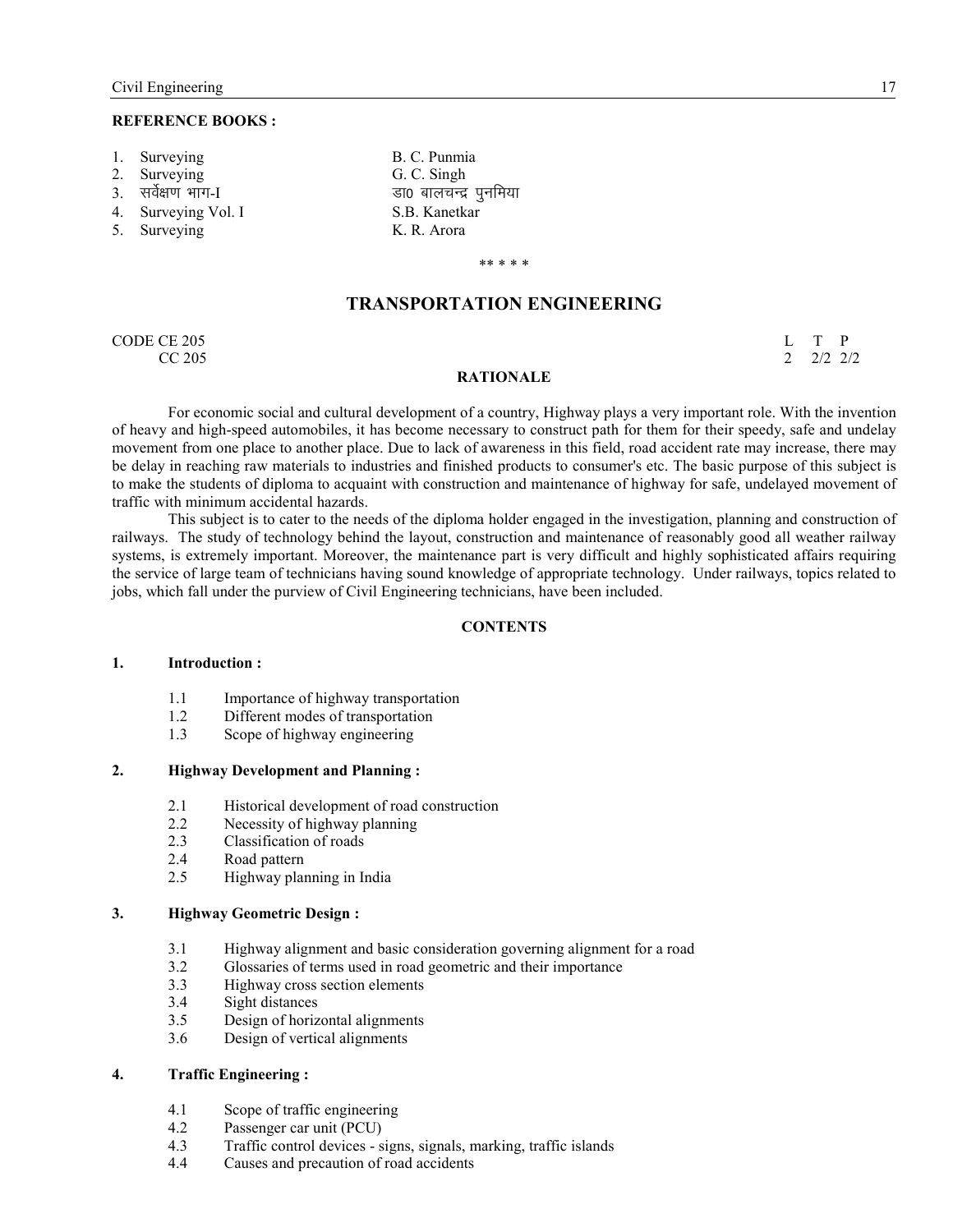- 4.5 On street and off street parking
- 4.6 Highway lighting

# **5. Highway Materials :**

- 5.1 Subgrade soil
	- 5.1.1 Desirable properties
	- 5.1.2 Highway research board classification of soils<br>5.1.3 CBR test
	- CBR test

## 5.2 Stone aggregates

- 5.2.1 Desirable properties<br>5.2.2 Attrition and abrasio
- Attrition and abrasion tests
- 5.2.3 Crushing test<br>5.2.4 Impact test
- 5.2.4 Impact test<br>5.2.5 Shape test
- Shape test

## 5.3 Bituminous materials

- 5.3.1 Penetration test
- 5.3.2 Softening point test
- 5.3.3 Ductility, flash and fire point
- 5.3.4 Specific gravity test

## **6. Construction of Roads :**

- 6.1 Introduction<br>6.2 Water Bound
- Water Bound Macadam roads
- 6.3 Bituminous roads
- 6.4 Cement concrete road

## **7. Highway Maintenance :**

- 7.1 Common types of road failures<br>7.2 Routine maintenance
- Routine maintenance

## **8. Road Drainage and Road Arboriculture :**

- 8.1 Necessity of road drainage
- 8.2 Surface and sub surface drainage
- 8.3 Object of road arboriculture
- 8.4 Common roadside trees
- 8.5 Plantation and protection of trees

# **9. Bridges :**

- 9.1 Introduction : Classification of bridges
	- 9.1.1 Temporary bridges
	- 9.1.2 Permanent bridges
- 9.2 Selection of site of the bridges<br>9.3 Economical span of the bridges
- Economical span of the bridges, calculation of discharge, velocity, afflux by various methods
- 9.4 Cause ways, culverts brief description with sketches
- 9.5 Brief introduction to piers, abutments, wing walls and bearing.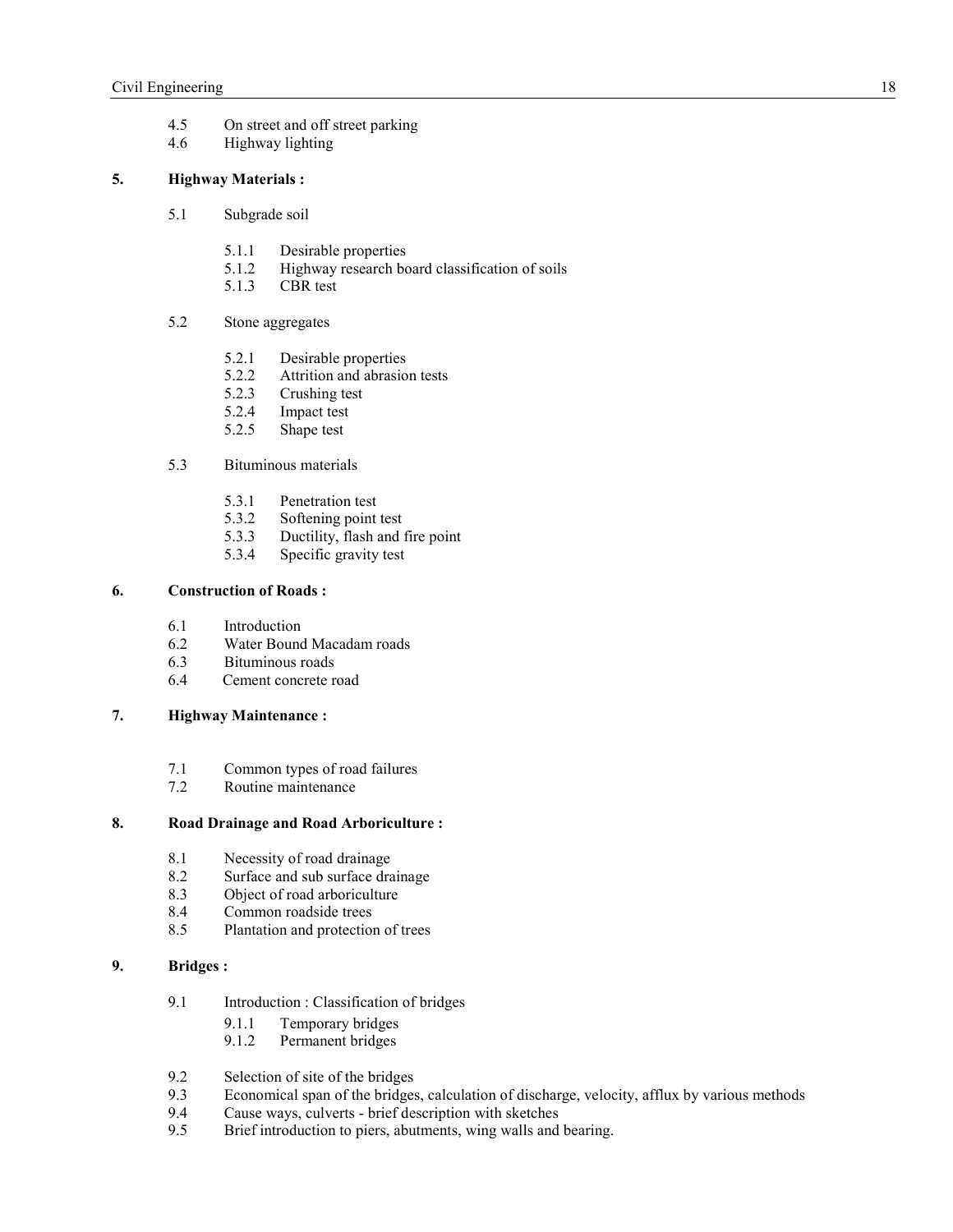# **10. Railways :**

- 10.1 Railways, its importance
- 10.2 Railway systems in India<br>10.3 Gauge, different gauges in
- Gauge, different gauges in India
- 10.4 Advantages and disadvantages of more than one gauge
- 10.5 Definition of a permanent way

#### **11. Rails :**

- 11.1 Function of rails
- 11.2 Requirement of rails<br>11.3 Types of rail sections
- 11.3 Types of rail sections Double headed rails, bull headed, flat footed rail
- Standard length and weight of flat-footed rails for different gauges
- 11.5 Wear of rails- its causes and effects
- 11.6 Failures of rails
- 11.7 Creep-its definition, causes, effect and prevention
- 11.8 Corrugated or roaring rails.
- 11.9 Conning of wheels

## **12. Sleepers :**

- 12.1 Functions of sleepers<br>12.2 Characteristics of goo
- 12.2 Characteristics of good sleeper<br>12.3 Different types of rail sleepers-
- 12.3 Different types of rail sleepers- wooden, steel, cast iron, concrete and prestressed concrete 12.4 Size and shapes of all type of sleepers
- Size and shapes of all type of sleepers
- 12.5 Sleeper density

## **13. Ballast :**

- 13.1 Functions of ballast<br>13.2 Characteristics of go
- Characteristics of good ballast
- 13.3 Materials used as ballast broken stone, gravel, cinder, kanker, moorum, brickbats etc.
- 13.4 Size and section of ballast<br>13.5 Ouantity of ballast
- Quantity of ballast
- 13.6 Renewal of ballast

# **14. Fixture and Fastenings :**

- 14.1 Connection of rail to fish plate and welded rails
- 14.2 Connection of rail to sleepers
- 14.3 Details of fixtures used

# **15. Railway Geometries :**

- 15.1 Alignment of railway line
- 15.2 Typical cross sectioning singles and doubles tracks in cutting and embankment
- 15.3 Gradients, curve, transition length as per railway code
- 15.4 Superelevation, cant deficiency
- 15.5 Widening of gauge on curves

## **16. Points and Crossing :**

- 16.1 Necessity and details of arrangement<br>16.2 Sketch of a turnout
- 16.2 Sketch of a turnout<br>16.3 Functions of differe
- 16.3 Functions of different parts and components<br>16.4 Different types of point and crossing
- 16.4 Different types of point and crossing<br>16.5 Turnout. crossover. scissors. diamond
- 16.5 Turnout, crossover, scissors, diamond crossing with slips, double junctions, gathering lines
- 16.6 Turn tables and triangles.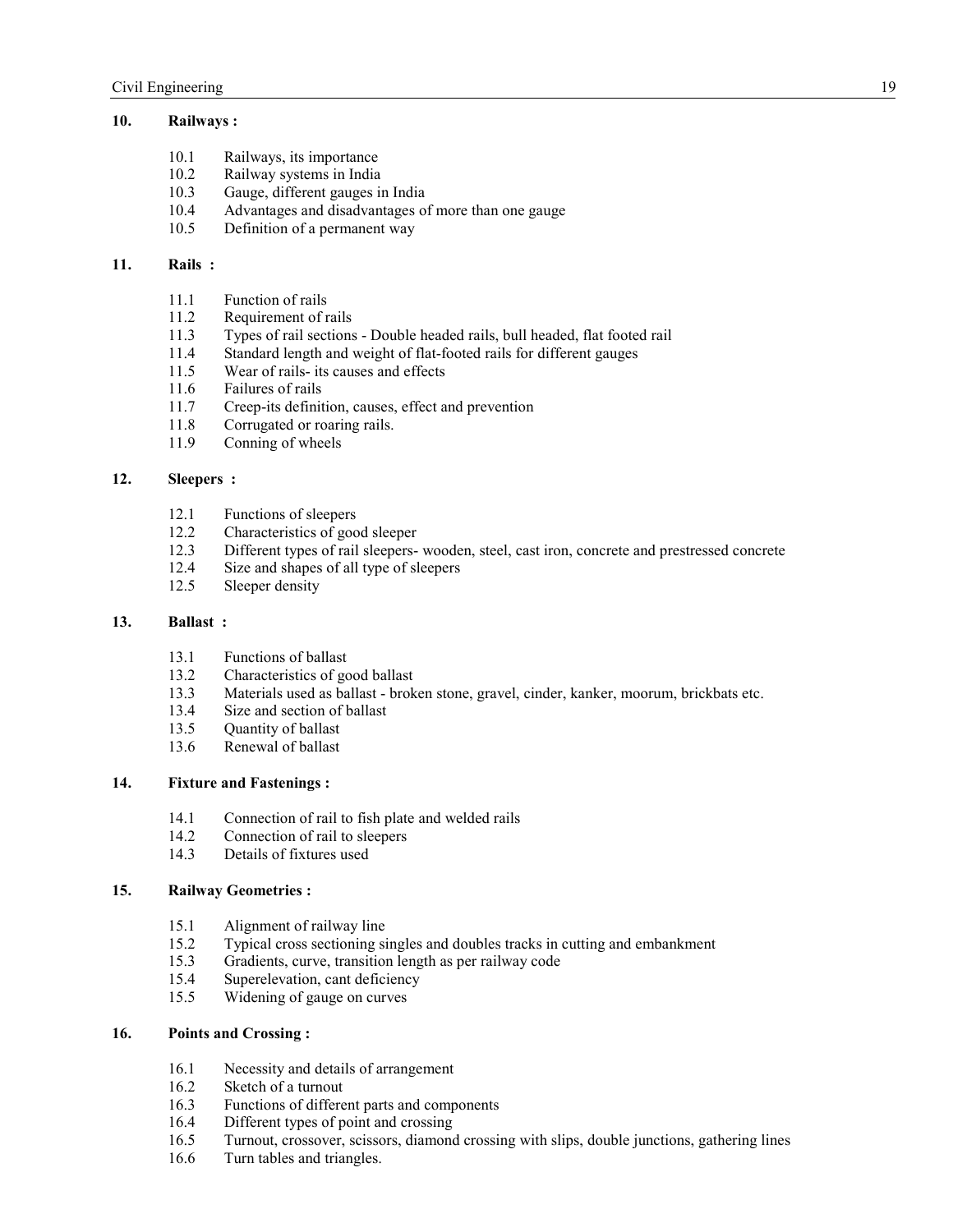## **17. Tracks Laying :**

- 17.1 Plate laying<br>17.2 Methods of 1
- 17.2 Methods of plate laying<br>17.3 Duties of a permanent w
- Duties of a permanent way inspector

## **18. Maintenance :**

- 18.1 Routine maintenance of formation and side slope
- 18.2 Routine maintenance of ballast, fixtures and drainage<br>18.3 Special maintenance replacement of defective sleepe
- 18.3 Special maintenance replacement of defective sleeper and rails<br>18.4 Tools used for the maintenance of track
- Tools used for the maintenance of track.

#### **19. Stations and Yards :**

- 19.1 Classification<br>19.2 Requirement a
- 19.2 Requirement and layout of station and yards<br>19.3 Flag station, wavside station, iunction, termin
- 19.3 Flag station, wayside station, junction, terminal station
- 19.4 Passenger yards, goods yards
- 19.5 Marshalling yards, locomotive yards
- 19.6 Station equipments

## **20. Signallings :**

- 20.1 Classification and functions of signal
- 20.2 Types of signal Semaphore, warner, shunt disc, colour light signal, outer, home, routing signal, starter, advanced starter, calling on and co-acting signals
- 20.3 3-aspect signals
- 20.4 Absolute block system<br>20.5 Automatic block system
- Automatic block system
- 20.6 Pilot guard system

## **21. Tunnelling :**

- 21.1 Introduction
- 21.2 Advantages and disadvantages<br>21.3 Methods of construction of tun
- 21.3 Methods of construction of tunnels full-face method and needle beam method
- 21.4 Factors effecting the alignment of tunnels<br>21.5 Description and sketches of different types
- Description and sketches of different types of tunnels
- 21.6 Necessity of ventilation
- 21.7 Method of ventilation
- 21.8 Drainage of tunnels
- 21.9 Safety precautions to be taken at the time of construction of tunnels.

#### **PRACTICALS**

- 1. Determination of abrasion value of aggregates by Los Angel's test
- 2. Determination of impact value of aggregate
- 3. Determination of crushing value of given aggregates
- 4. Determination of C.B.R. value of sub grade soil.<br>5. Determination of penetration value of bitumen
- Determination of penetration value of bitumen
- 6. Determination of softening point of bitumen.
- 7. Determination of ductility of bitumen
- 8. Determination of flash and fire point of bitumen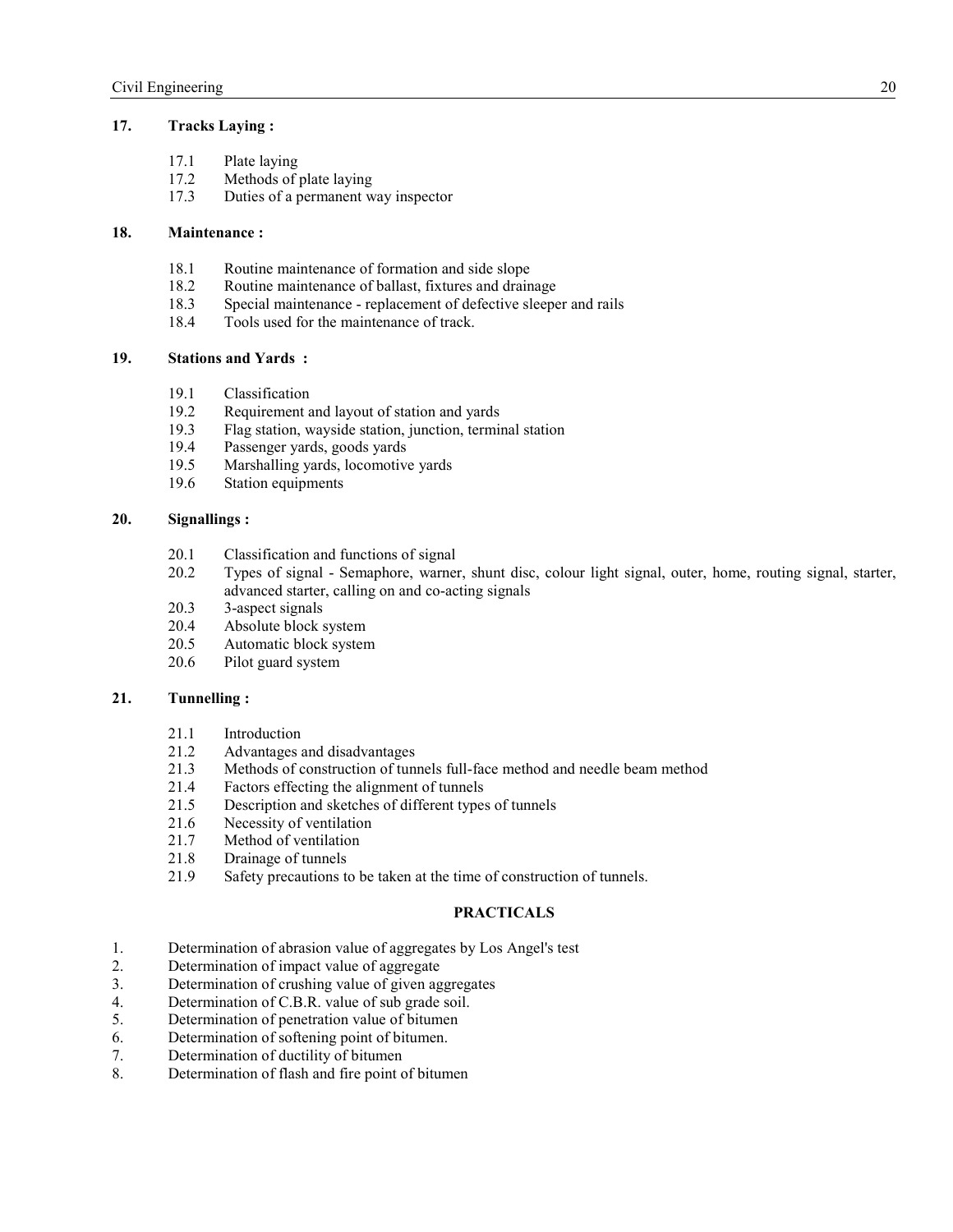#### **REFERENCE BOOKS:**

| 1. Highway Engg.               | Khanna & Justo.                 |
|--------------------------------|---------------------------------|
| 2. Highway Engg.               | Priyani                         |
| 3. Bridge Engg.                | S.P. Bindra                     |
| 4. Railway Bridges and Tunnels | Vazirani and Chandola           |
| 5. Railway Bridges and Tunnels | B.L. Gupta                      |
| 6. Railway Bridges and Tunnels | G.C. Singh                      |
| 7. Railway Engineering         | Saxena and Arora                |
| 8. Railway and Tunnels         | S.C. Rangwala                   |
| 9. Highway Lab Manual          | A. K. Duggal, NITTTR Chandigarh |
|                                |                                 |

\* \* \* \* \*

## **SOIL AND FOUNDATION ENGINEERING**

CODE CE 206  $\qquad \qquad \text{L} \quad \text{T} \quad \text{P}$ 

 $CC\,206$  2 -- 2

#### **RATIONALE**

Supervision of earth work in construction at dams, roads, embankments and other structures is an important function of a Civil Engg. diploma holder. For this the basic knowledge of Soil Engg. is essential. This subject covers such topics as will enable the diploma holder to identify and classify the different types of soils, their selection and proper use in the field of engineering construction. To develop related skills suitable laboratory work is also recommended.

## **CONTENTS**

#### **1. Introduction :**

- 1.1 Introduction and scope of soil engineering
- 1.2 Origin and formation of soils<br>1.3 Maior soil denosits of India
- Major soil deposits of India

## **2. Fundamental Definitions and Relationships :**

- 2.1 Representation of soil as a three phase system<br>2.2 Definition of moisture content, unit weights.
- 2.2 Definition of moisture content, unit weights, density, and specific gravity, void ratio, porosity, degree of saturation and the relationship among them.

#### **3. Classification of Soils :**

- 3.1 Classification of soils as per particle size and plasticity chart according to IS specifications
- 3.2 Particle size distribution Sieve analysis<br>3.3 Consistency of soils Liquid limit. Plasti
- 3.3 Consistency of soils Liquid limit, Plastic limit and Shrinkage limit
- 3.4 Field identification of soil

### **4. Permeability of Soils:**

- 4.1 Definition of permeability and related terms<br>4.2 Darcy's law of flow through soils
- Darcy's law of flow through soils
- 4.3 Factors affecting permeability
- 4.4 Measurement of permeability in laboratory<br>4.5 Measurement of permeability in field
- Measurement of permeability in field

## **5. Compaction :**

- 5.1 Process of compaction
- 5.2 Proctor's compaction test<br>5.3 Moisture content and den
- 5.3 Moisture content and density relationships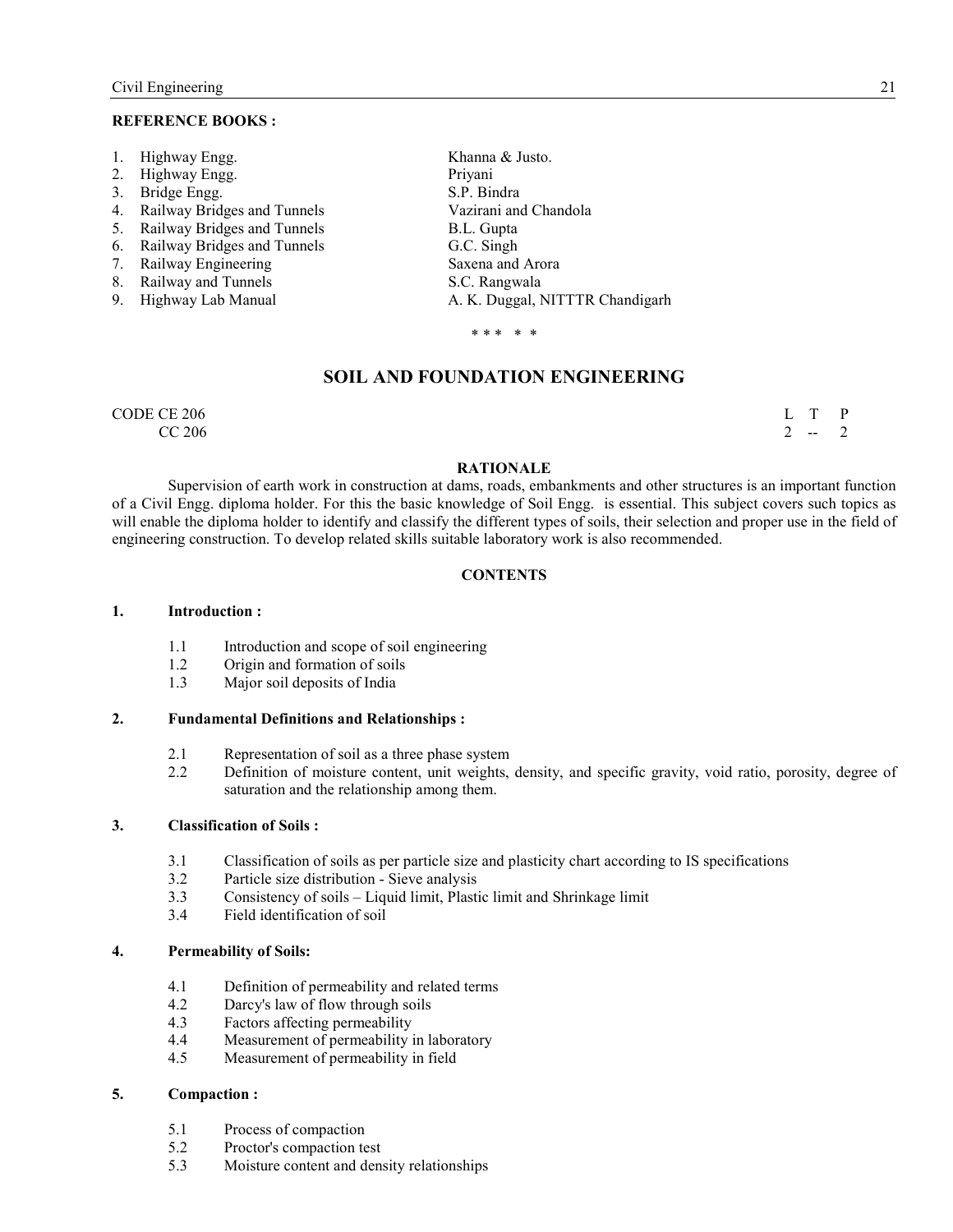- 5.4 Factors affecting compaction
- 5.5 Different methods of compaction
- 5.6 Brief description of field compaction methods, equipments and suitability for different type of soils.

## **6. Consolidation :**

- 6.1 Meaning and explanation of phenomena
- 6.2 Total stress, neutral stress and effective stress
- 6.3 Measurement of compressibility characteristics
- 6.4 Consolidation test
- 6.5 Pressure void ratio relationship in consolidation
- 6.6 Practical methods of accelerating consolidation
- 6.7 Normally consolidated and over consolidated soil

# **7. Shear strength :**

- 7.1 Concept of shear strength<br>7.2 Factors contributing to she
- Factors contributing to shear strength of soils.
- 7.3 Drainage conditions of testing.
- 7.4 Determination of shearing strength by direct shear test, unconfined compression test, vane shear test.

### **8. Bearing Capacity :**

- 8.1 Concept of bearing capacity
- 8.2 Terzaghi's beating capacity factors and bearing capacity as per IS code
- 8.3 Factors affecting bearing capacity.
- 8.4 Determining bearing capacity of soil by plate load test and Standard Penetration Test.
- 8.5 Methods of improving bearing capacity

## **9. Earth Pressures :**

- 9.1 Active and passive earth pressure
- 9.2 Earth pressure at rest
- 9.3 Determination of earth pressure by Rankine's theory for cohesionless soil (No derivation)

# **10. Soil Exploration :**

- 10.1 Functions and scope of soil exploration<br>10.2 Excavation and boring methods of sub-s
- Excavation and boring methods of sub-surface exploration
- 10.3 Types of samplers
- 10.4 Disturbed and undisturbed samples
- 10.5 Labelling, sealing and preservation of samples

### **11. Foundation :**

- 11.1 Introduction to different types of foundation
	- 11.1.1 Shallow foundation
	- 11.1.2 Deep foundation
	- 11.1.3 Raft foundation
	- 11.1.4 Well foundation

## **12. Pile Foundation :**

- 12.1 Definition of pile foundation
- 12.2 Places of application
- 12.3 Classification of piles based on functions and materials.
- 12.4 Formula related to pile foundations
	- 12.4.1 Static formula
	- 12.4.2 Dynamic engineering news formula
	- 12.4.3 Hiley's formula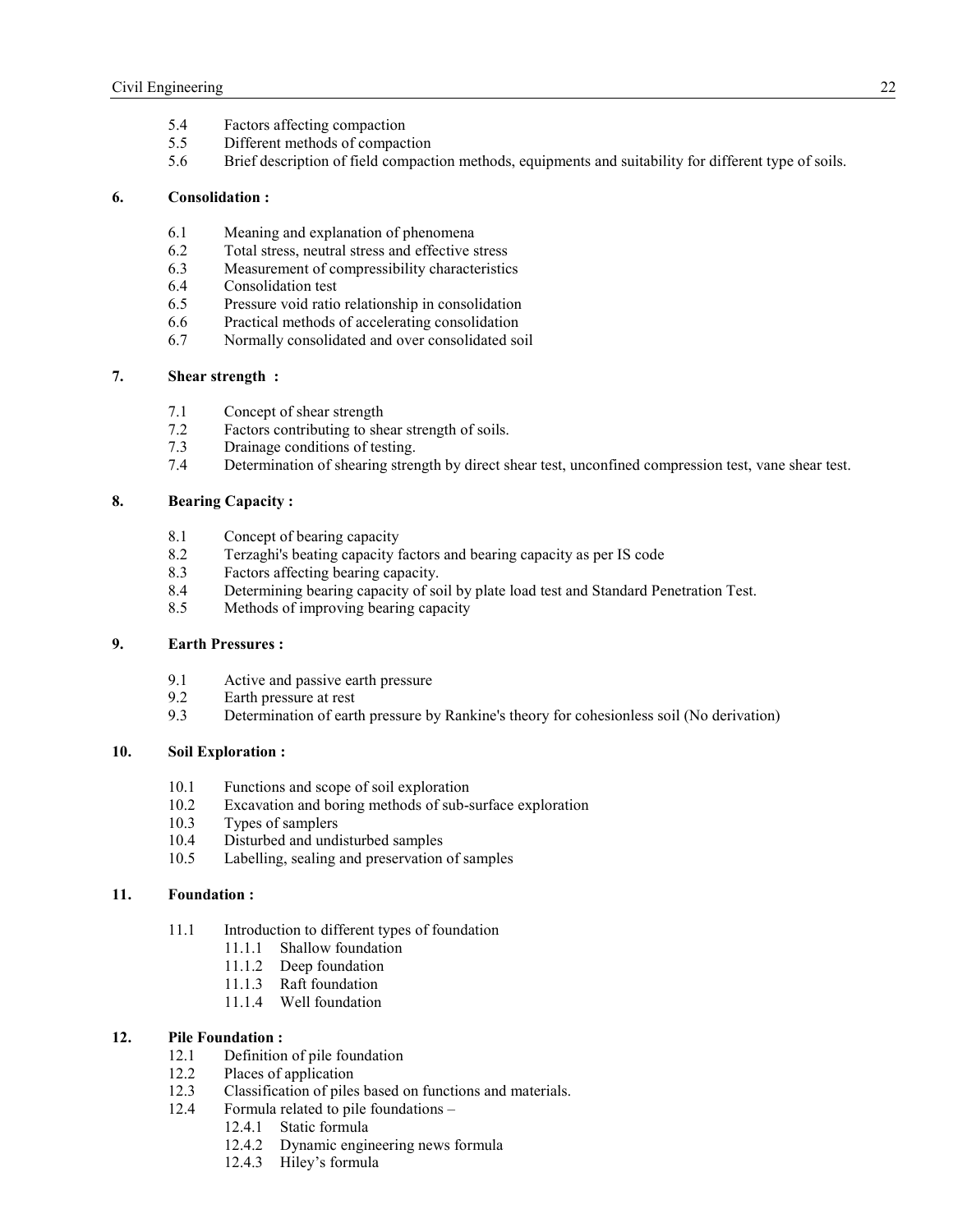### **13. Soil Stablisation :**

- 13.1 General principles of soil stablisation
- 13.2 Different types of soil stablisation
	- 13.2.1 Mechanical Stablisation
	- 13.2.2 Water reluctant chemicals
	- 13.2.3 Cement stablisation
	- 13.2.4 Lime stablisation
	- 13.2.5 Bitumen stablisation
	- 13.2.6 Stablisation by grounting

# **PRACTICALS**

- 1. Determination of moisture content
- 2. Determination of specific gravity of soils
- 3. Grain size analysis (by sieve analysis)
- 4. Determination of liquid and plastic limits of soils
- 5. Determination of field density by core cutter method
- 6. Determination of field density by sand replacement method
- 7. Proctor's compaction test
- 8. Constant head and falling head permeability test.<br>9. Determination of shear strength from direct shear
- Determination of shear strength from direct shear test
- 10. Determination of unconfined compression strength test.
- 11. Conduct of SPT<br>12. Soil sampling by
- Soil sampling by auger and tube sampler.

#### **REFERENCE BOOKS:**

|    | 1. Soil Engg                            | B.C. Punmmia   |
|----|-----------------------------------------|----------------|
|    | 2. Basic Soil Engg.                     | Dr. Alam Singh |
|    | 3. Modern Geo-Technical Engg.           | Alam Singh     |
| 4. | Soil and Foundation Engineering (Hindi) | B.C. Punmia    |
| 5. | Soil and Foundation Engineering (Hindi) | B.L.Gupta.     |
|    | 6. Soil Mechanics (Hindi)               | Janardan Jha   |
|    |                                         |                |

\*\* \* \* \*

# **CONCRETE TECHNOLOGY**

CODE CE 207  $\qquad \qquad \mathbb{L}$  T P  $CC 207$  2 -- 2

## **RATIONALE**

A diploma holder in Civil Engineering will be required to handle various constructions made of cement concrete in his professional life. He should know the properties and uses of various types of cement and other ingredients used in cement concrete. He should know to prepare concrete mix and various operations required. He should also know to test the cement and other ingredients used in cement concrete as per Indian Standard Codes.

#### **CONTENTS**

#### **1. Cement :**

- 1.1 Manufacture of Portland cement<br>1.2 Chemical composition
- Chemical composition
- 1.3 Hydration of cement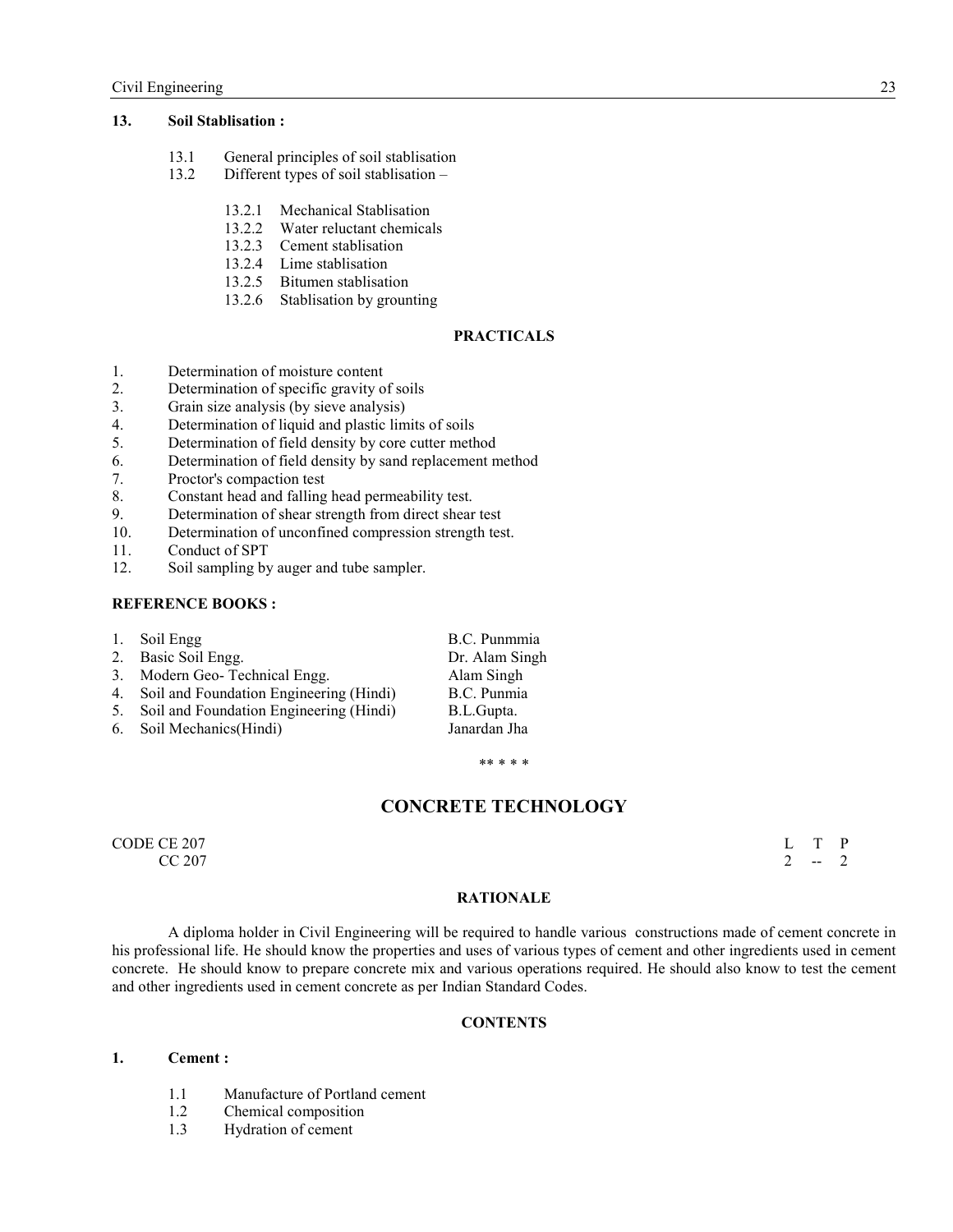## 1.4 Types of cement

- 1.4.1 Ordinary Portland cement<br>1.4.2 Rapid hardening cement
- 1.4.2 Rapid hardening cement<br>1.4.3 Extra rapid hardening cen
- 1.4.3 Extra rapid hardening cement<br>1.4.4 Sulphate resisting cement
- Sulphate resisting cement
- 1.4.5 Blast furnace cement
- 1.4.6 Quick setting cement
- 1.4.7 Super sulphate cement
- 1.4.8 Low heat cement
- 1.4.9 Portland pozzolana cement
- 1.4.10 White cement
- 1.4.11 Hydrophobic cement
- 1.4.12 Oil-well cement
- 1.4.13 High alumina cement

## 1.5 Testing of cement

- 1.5.1 Field testing
- 1.5.2 Fineness test<br>1.5.3 Specific gravit
- Specific gravity of cement
- 1.5.4 Standard consistency test
- 1.5.5 Setting time test
- 1.5.6 Strength test
- 1.5.7 Soundness test

# **2. Aggregates :**

- 2.1 Classification of aggregates according to sources<br>2.2 Shape, size and texture
- Shape, size and texture
- 2.3 Bulk density
- 2.4 Specific gravity
- 2.5 Water absorption and moisture content
- 2.6 Bulking of aggregate
- 2.7 Alkali aggregate reaction
- 2.8 Grading of aggregates<br>2.9 Sieve analysis
- 2.9 Sieve analysis<br>2.10 Standard gradi
- 2.10 Standard grading curve<br>2.11 Specified grading
- 2.11 Specified grading<br>2.12 Gap grading
- Gap grading
- 2.13 Flakiness index<br>2.14 Elongation index
- Elongation index
- 2.15 Fineness modulus
- 2.16 Crushing value
- 2.17 Ten percent Fines value

#### **3. Water :**

- 3.1 Indian Standards for quality of water for use in cement concrete.
- 3.2 Effect of impurities in water on concrete.

#### **4. Admixtures and Construction Chemical :**

- 4.1 General
- 4.2 Admixtures
	- 4.2.1 Plasticizers<br>4.2.2 Super plasti
	- Super plasticizers
	- 4.2.3 Retarders
	- 4.2.4 Accelerators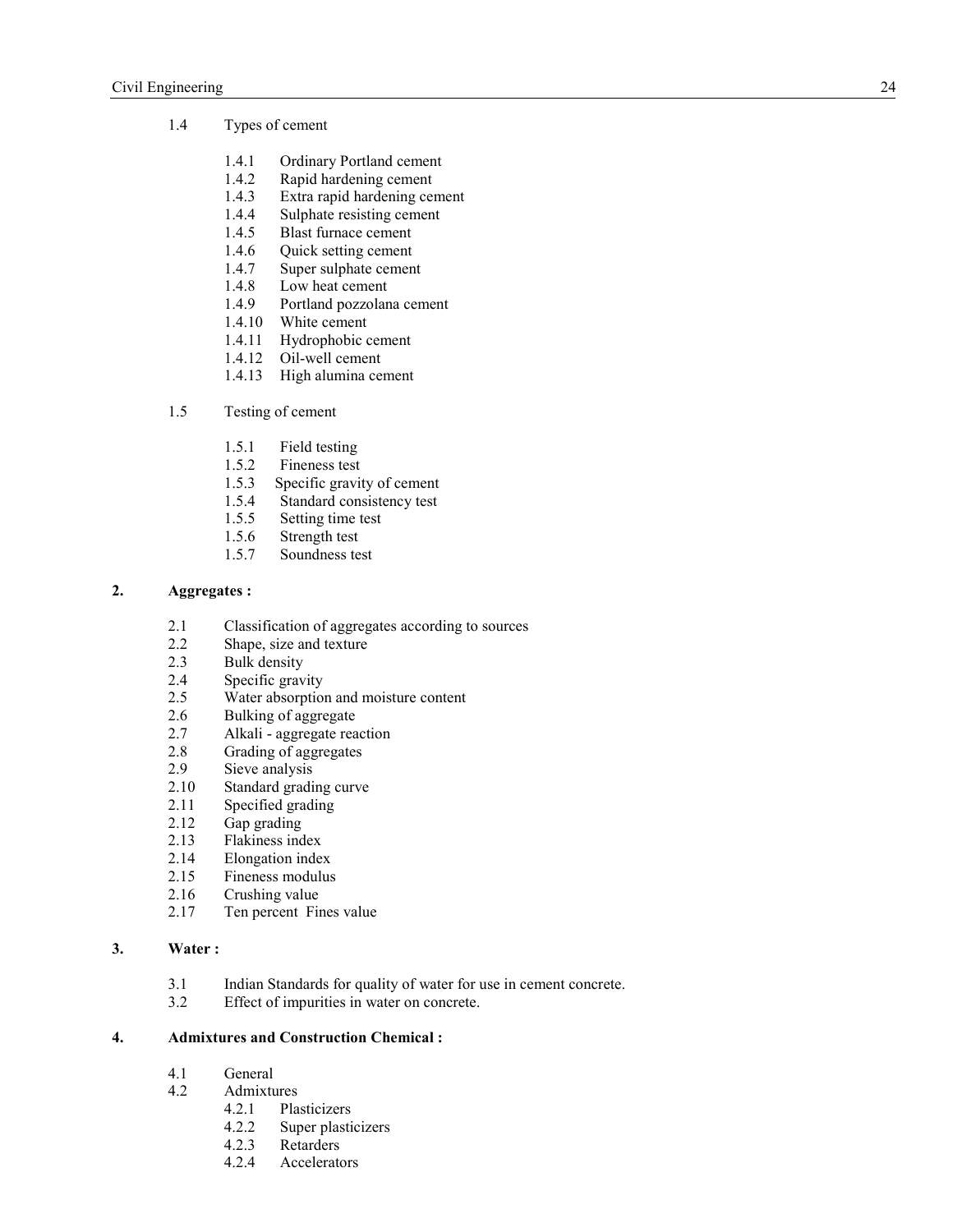- 4.2.5 Air entraining admixtures<br>4.2.6 Pozzolanic or mineral adm
- Pozzolanic or mineral admixtures
- 4.2.7 Air detraining admixtures
- 4.2.8 Alkali aggregate expansion inhibitors<br>4.2.9 Workability admixtures
- 4.2.9 Workability admixtures
- 4.2.10 Grouting admixtures
- 4.2.11 Bonding admixtures
- 4.3 Construction chemicals
	- 4.3.1 Concrete curing compounds<br>4.3.2 Polymer bonding agents
	- 4.3.2 Polymer bonding agents<br>4.3.3 Floor hardener and dust p
	- 4.3.3 Floor hardener and dust proofers<br>4.3.4 Surface retarders
	- 4.3.4 Surface retarders<br>4.3.5 Bond aid for plas
	- Bond aid for plastering
	- 4.3.6 Ready to use plaster
	- 4.3.7 Guiniting agents
	- 4.3.8 Water proofing

# **5. Fresh Concrete :**

- 5.1 Workability
- 5.2 Factors affecting workability<br>5.3 Measurement of workability
- Measurement of workability
	- 5.3.1 Slump test<br>5.3.2 Compactin
	- 5.3.2 Compacting factor test
	- 5.3.3 Vee-Bee consistometer test
- 5.4 Segregation
- 5.5 Bleeding
- 5.6 Process of manufacture of concrete

#### **6. Concrete Operation :**

- 6.1 Batching
	- 6.1.1 Volume batching<br>61.2 Weight batching
	- Weight batching
- 6.2 Mixing
	- 6.2.1 Hand mixing
	- 6.2.2 Machine mixing

#### 6.3 Transporting of concrete

- 6.3.1 Mortar pan
- 6.3.2 Wheel barrow
- 6.3.3 Bucket and rope way
- 6.3.4 Truck mixer and dumpers
- 6.3.5 Belt conveyors
- 6.3.6 Chute
- 6.3.7 Skip and hoist
- 6.3.8 Pumps and pipeline

# 6.4 Placing concrete<br>6.5 Compaction of co

- Compaction of concrete
	- 6.5.1 Hand compaction
	- 6.5.2 Compaction by vibrators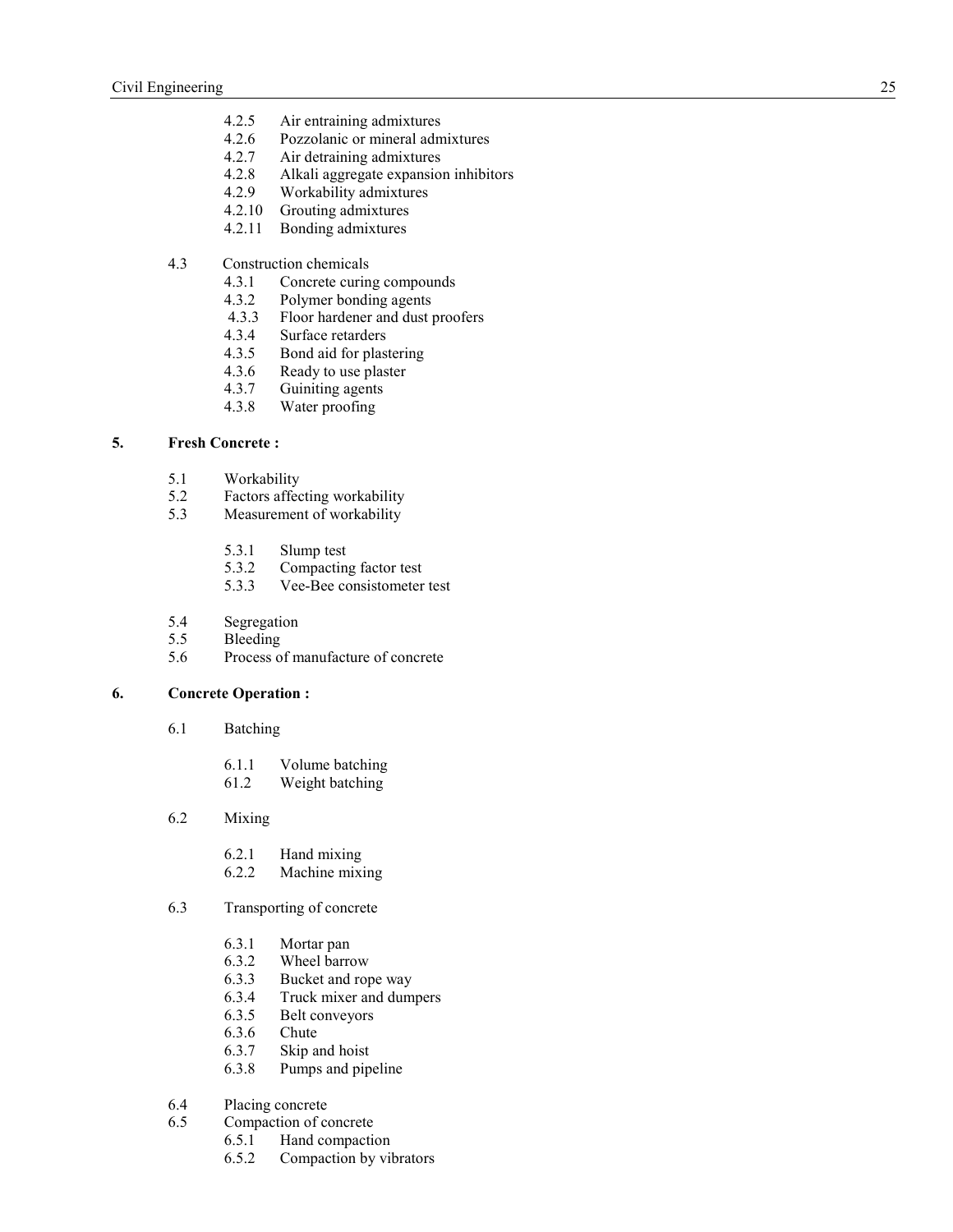- 6.6 Types of vibrators and its uses
- 6.7 Curing of concrete
	- 6.7.1 Water curing
	- 6.7.2 Membrane curing<br>6.7.3 Steam curing
	- Steam curing
- 6.8 Finishing
	- 6.8.1 Formwork finishes
	- 6.8.2 Requirements of good finish
- 6.9 Joints in concrete
	- 6.9.1 Construction joints
	- 6.9.2 Expansion joints
	- 6.9.3 Contraction joints
	- 6.9.4 Isolation joints

## **7. Strength of Concrete :**

- 7.1 Water cement ratio
- 7.2 Gain of strength with age<br>7.3 Relation between compres
- Relation between compressive and tensile strength
- 7.4 Bond strength
- 7.5 Aggregate cement bond strength

# **8. Special Concrete :**

- 8.1 Light weight concrete
- 8.2 No fines concrete
- 8.3 Aerated concrete
- 8.4 High density concrete
- 8.5 Fiber reinforced concrete
- 8.6 Polymer concrete
- 8.7 Gunite or shot concrete
- 8.8 RMC (ready mixed concrete)
- 8.9 Ferro cement
- 8.10 High Performance concrete

# **9. Formwork :**

- 9.1 Requirements of formwork<br>9.2 Types of formwork
- 9.2 Types of formwork<br>9.3 Time for stripping for
- Time for stripping formwork

## **10. Quality Control at Site :**

- 10.1 Factors causing variations in the quality of concrete
- 10.2 Field control<br>10.3 Stastical qual
- Stastical quality control
- 10.4 Frequency of test

## **11. Concrete Mix Design :**

- 11.1 Concept
- 11.2 Variables in proportioning
- 11.3 Indian Standard recommended method for concrete mix design IS10262-1982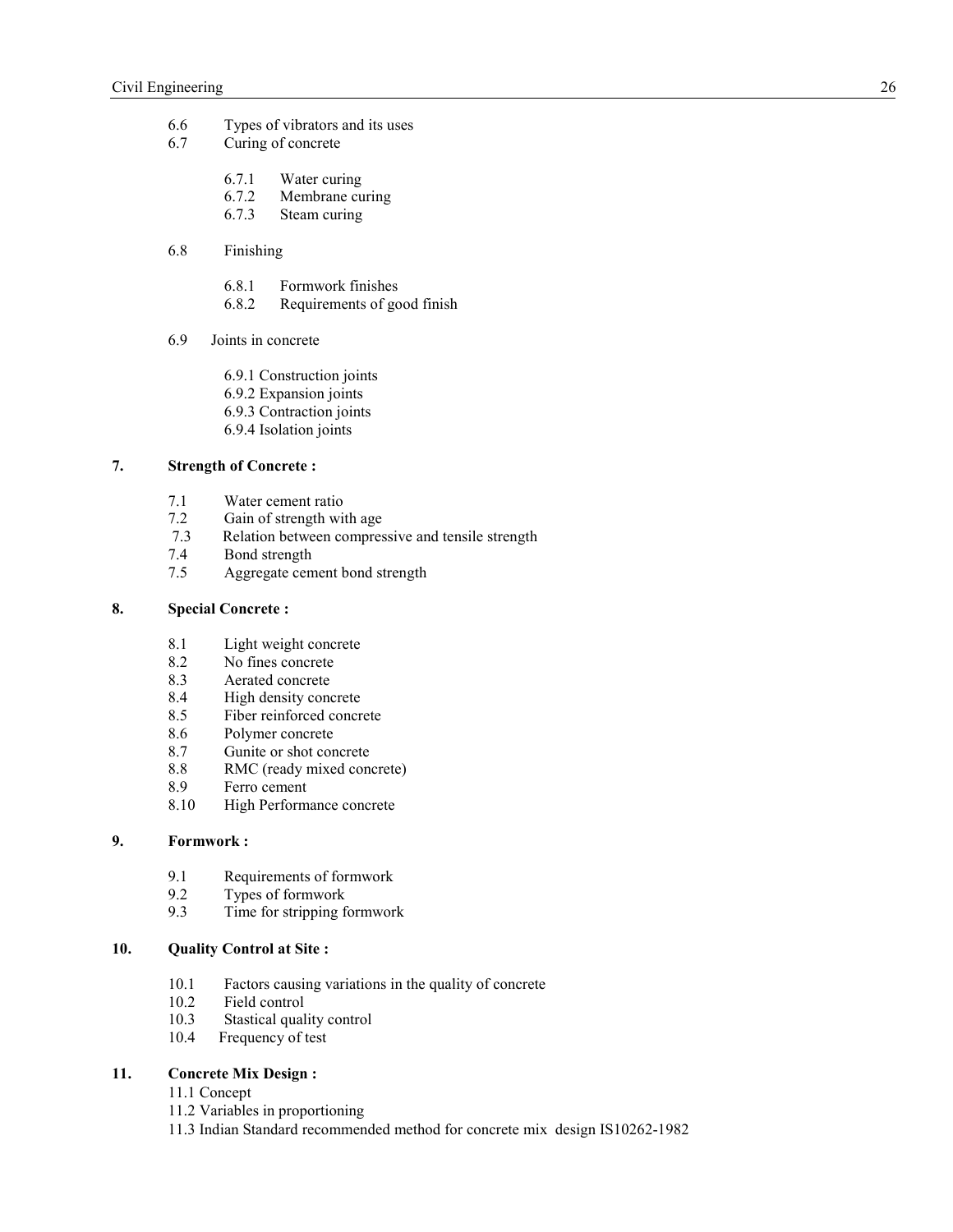## **12. Deterioration and Restoration of Concrete :**

- 12.1 Introduction
- 12.2 Internal and external causes of deterioration of concrete<br>12.3 Prevention of deterioration of concrete
- Prevention of deterioration of concrete.
- 12.4 Corrosion of reinforcing steel causes & prevention.
- 12.5 Maintenance & repair
	- 12.5.1 Repair materials mortar, grouts, shotcrete, gunite, bonding agent, protective coating on concrete surface and protective coating on reinforcement
	- 12.5.2 Repair measures assessment of damage, possible repair measures, structural strengthening
	- 12.5.3 Repair of cracks and honey combs.

# **PRACTICALS**

- 1. Determination of specific gravity of cement.
- 2. Determination of consistency of cement
- 3. Determination of Initial and Final setting time of cement.
- 4. Determination of fineness of cement
- 5. Determination of soundness of cement
- 6. Determination of compressive strength of cement
- 7. Determination of specific gravity and water absorption of aggregates
- 8. Determination of flakiness index and elongation index of aggregates<br>9. Determination of Bulk density of aggregates
- Determination of Bulk density of aggregates
- 10. Determination of fineness modules and grain size distribution
- 11. Determination of bulking of fine aggregate<br>12. Test for workability
	- Test for workability
		- 12.1 Slump test<br>12.2 Compaction
		- Compaction factor test
		- 12.3 Vee-Bee test
- 13. Determination of strength of cement concrete.
- 14. Mix Design of M-20 by IS code method (IS10262- 1982)

#### **REFERENCE BOOKS:**

- 1. Concrete Technology P.D. Kulkarni<br>
2. Concrete Technology M.S Shetty
- 2. Concrete Technology
- 2. Concrete Technology Varshney.
- 4. Concrete Technology (Hindi) G. Das & B.L.Gupta
- 5. Concrete Manual M.L. Gambhir
- 6. Code IS-456-2000

\*\* \* \* \*

# **BUILDIG DRAWIG**

CODE CE 208 L T P

 $-$  -- 2

#### **RATIONALE**

A Civil Engineering diploma student should be able to communicate through drawings and sketches. He should also read drawing given to him. Through this subject, the student should develop skills of preparing drawing, drawing sketches to explain construction details and reading building sketches to explain construction details and reading building drawings. Considerations, which go with planning of building, should also be covered in the subject.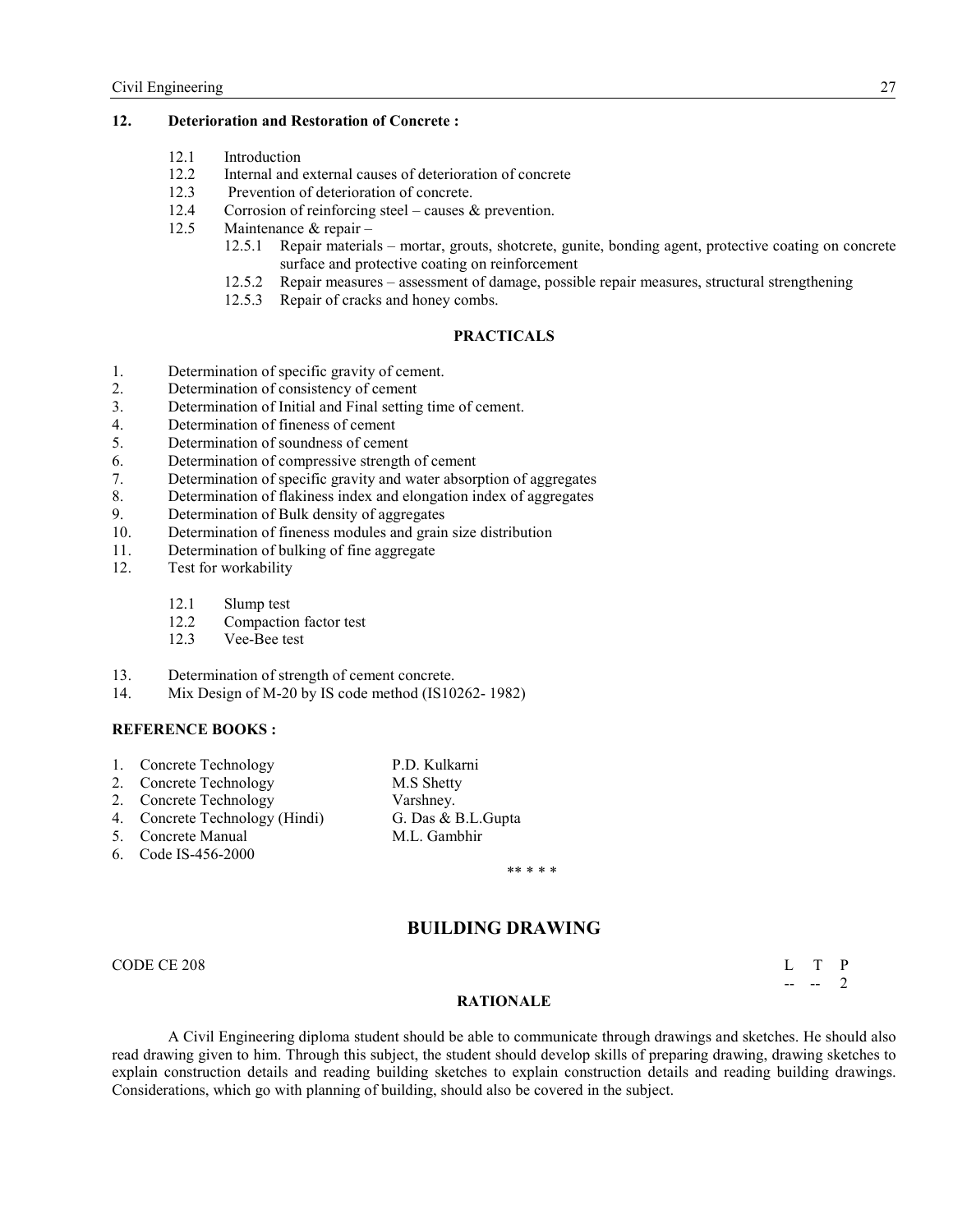## **CONTENTS**

## **1. Detailed working plan, elevation and section of the following.**

- 1.1 Two bed room residential single story building with given direction (North, South etc)<br>1.2 Three bed room duplex bungalow with the given plot size
- Three bed room duplex bungalow with the given plot size
- 1.3 Detailed plan of above showing house drainage, water supply and electrical fittings as per BIS.
- 1.4 Hostel building
- 1.5 Primary health centre
- 1.6 School building
- 1.7 Panchayat bhawan
- 1.8 Community hall
- 1.9 Polytechnic college building
- 1.10 Office building
- 1.11 Fifty bed hospital at district headquarter
- **2. Drawing of a small residential building from measurements.**
- **3. Detailed working plan, elevation and section through stair-case drawing of a two storied building.**

## **REFERENCE BOOKS:**

- 1. Civil Engg. Drawing Gurcharn Singh.
- 2. Building Drawing Shah, Kala & Pataki.<br>
3. Building Drawing Shah, N. B. Sikka
- 3. Building Drawing

\* \* \* \*\*

# **CONSTRUCTION MATERIALS AND EQUIPMENTS**

CODE CE 209 L T P  $CC 209$  2 -- 2/2

#### **RATIOALE**

 Construction materials are an important part of Civil Engineering. A Civil Engg. diploma holder should have the thorough knowledge about different materials, useful for constructions. Diploma holder should know the properties of different materials used in Civil Engineering works.

#### **CONTENTS**

#### **1. Stones :**

- 1.1 Classification of rocks
- 1.2 Geological classification igneous rocks, sedimentary rocks and metamorphic rocks
- 1.3 Chemical classification argillaceous, siliceous and calcareous rocks
- 1.4 Physical classification unstratified, stratified, foliated rocks.
- 1.5 Common rock forming minerals and their properties silica, felspar, mica, hornblende and dolomite.
- 1.6 Qualities of good building stone
- 1.7 General characteristics, identification and uses of common building stones granite, basalt, trap, sand stone, lime stone, dolomite, marble, slate, quartzite.
- 1.8 Natural bed of stones
- 1.9 Seasoning of stones.

#### **2. Bricks :**

- 2.1 Meaning and composition of brick
- 2.2 Preparation of brick clay weathering, kneading and tempering of clay
- 2.3 Brief description and use of pug mill
- 2.4 Standard size and shape of wooden and steel moulds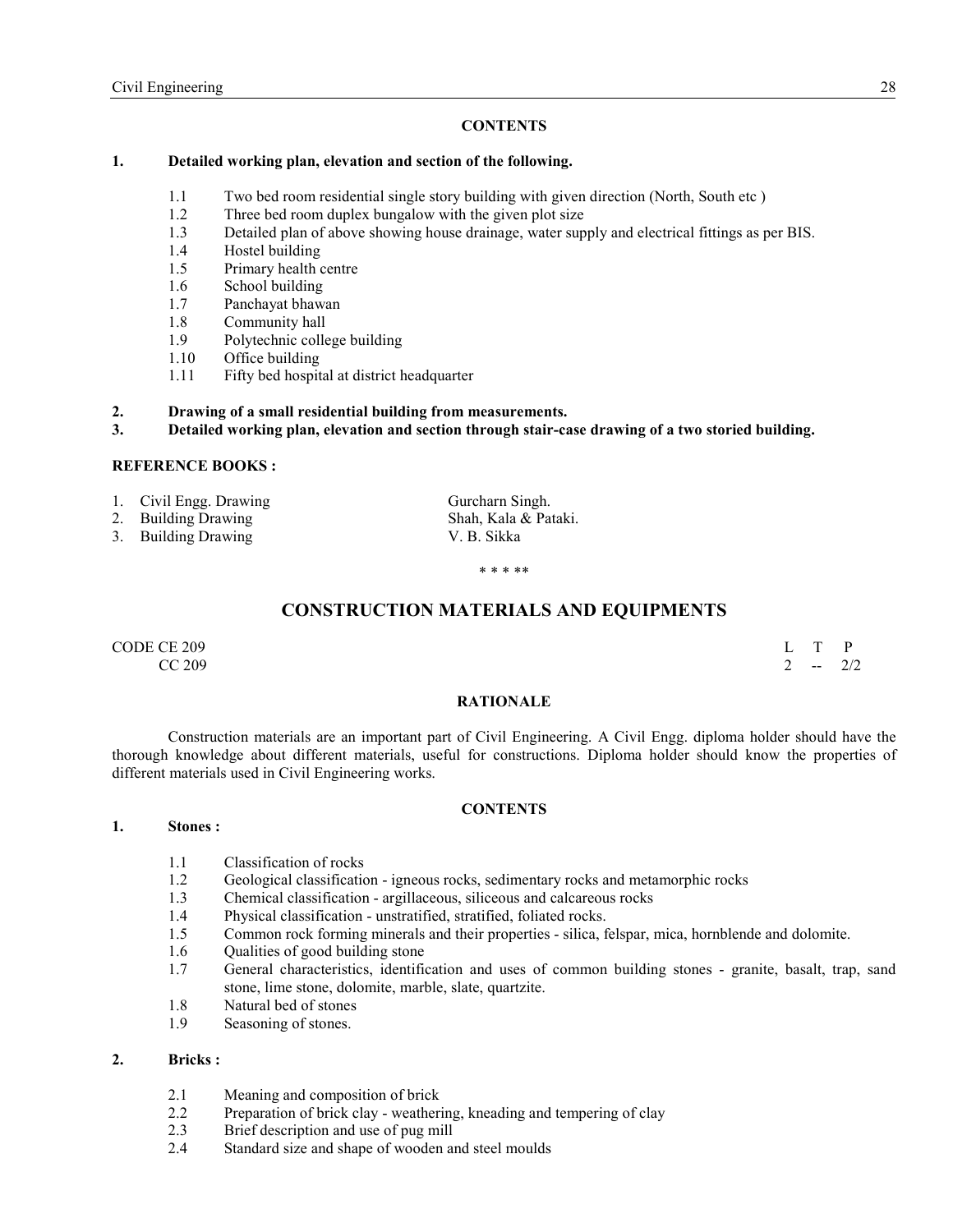- 2.5 Moulding ground moulding, table moulding, sand moulding and slop moulding, machine moulding, utility of frog.
- 2.6 Brief description and working of different types of kilns
- 2.7 Classification and testing of bricks as per B.I.S.

#### **3. Tiles :**

- 3.1 Use of tiles
- 3.2 Classification of tiles
	- 3.2.1 According to use
	- 3.2.2 According to shape
	- 3.2.3 Special tiles Allahabad tiles, Mangalore tiles
- 3.3 Preparation of clay
- 3.4 Moulding, shaping, drying and burning
- 3.5 Properties and uses of fire clay tiles.

## **4. Lime :**

- 4.1 Introduction lime, calcination, quick lime, slaking, setting, hardening, hydraulicity 4.2 Classification of lime as per B.I.S.
- 4.2 Classification of lime as per B.I.S.<br>4.3 Manufacture of lime process of cl
- Manufacture of lime process of charging, burning, collection and slaking.
- 4.4 Properties and uses of lime<br>4.5 Storage of lime
- Storage of lime
- 4.6 Testing of lime as per B.I.S.
- 4.7 Field test of lime as per B.I.S.
- 4.8 Pozzolanic materials as surkhi, cinder and fly ash.

## **5. Lime Mortar :**

- 5.1 Constituents of lime mortar
- 5.2 Functions of sand and surkhi in lime mortar.<br>5.3 Preparation of lime mortar mixing and grin
- Preparation of lime mortar mixing and grinding
- 5.4 Properties and common uses of lime mortar.
- 5.5 Constituents, function and properties of lime concrete

#### **6. Cement and Cement Mortar :**

- 6.1 Introduction
- 6.2 Raw material
- 6.3 Manufacturing process of ordinary Portland cement<br>6.4 Flow diagram for wet and dry process
- 6.4 Flow diagram for wet and dry process<br>6.5 Properties and use of ordinary Portland
- Properties and use of ordinary Portland cement
- 6.6 Constituents, function and use of cement mortar

# **7. Timber :**

- 7.1 Standing timber, rough timber, converted timber, exogenous trees, endogenous trees, softwood and hard wood.
- 7.2 Growth and general structure of exogenous trees
- 7.3 Seasoning of timber natural and artificial
- 7.4 Conversion of timber by sawing
- 7.5 Common defects of timber and decay of timber
- 7.6 Preservation of timber<br>7.7 Oualities and uses of government
- Qualities and uses of good timber
- 7.8 Manufacturing and uses of ply woods and different ply boards and laminated boards.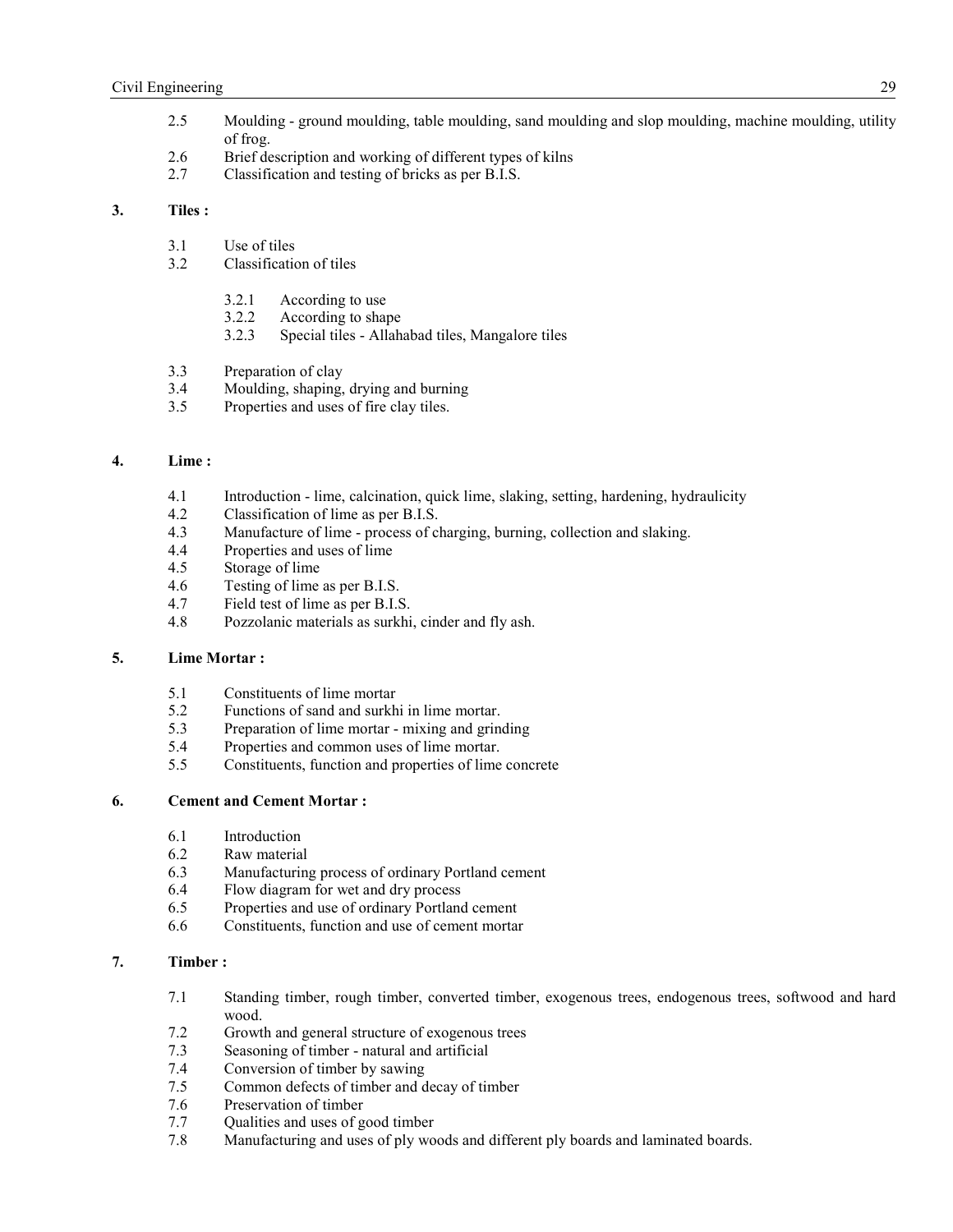## **8. Ferrous Material :**

- 8.1 Pig iron<br>8.2 Cast iron
- 8.2 Cast iron<br>8.3 Wrought
- 8.3 Wrought iron<br>8.4 Steel
- Steel<br>8.4.1
	- **Classification**
	- 8.4.2 Heat Treatment
- 8.5 Structural steel
- **9.** Non Ferrous Metals :
	- 9.1 Aluminum
	- 9.2 Copper<br>9.3 Zinc
	- 9.3 Zinc<br>9.4 Galva
	- 9.4 Galvanized<br>9.5 Corrosion o
	- Corrosion of Metals<br>9.5.1 Mechanism
		- Mechanism and prevention

## **10. Glass :**

- 10.1 Properties
- 10.2 Types of Glass<br>10.3 Industrial forms
- Industrial forms of glasses

## **11. Paints and Varnishes :**

- 11.1 Classification of paints oil paints, plastic paints, enamel paints, water paints and cement paints.<br>11.2 Constituent materials of paints
- 11.2 Constituent materials of paints<br>11.3 Preparation and uses of different
- Preparation and uses of different paints
- 11.4 Constituents, properties and uses of varnish and polish spirit polish and wax polish.
- 11.5 Different types and use of exterior paints

## **12. Equipment for Earth Work and Compaction :**

- 12.1 Bull Dozers<br>12.2 Scraper
- 
- 12.2 Scraper<br>12.3 Loaders
- 12.3 Loaders<br>12.4 Excavato 12.4 Excavator<br>12.5 Shovels
- Shovels
- 12.6 Cranes
- 12.7 Static Compaction Equipment
- 12.8 Vibratory compaction equipment<br>12.9 Rubber tyred compaction equipm
- Rubber tyred compaction equipment
- 12.10 Road Rollers

# **13. Bitumen or Asphalt Mixing Plant :** <br>13.1 Hot mix plant

- 13.1 Hot mix plant<br>13.2 Cold Mix plan
- Cold Mix plant
- 13.3 Paver finisher<br>13.4 Bitumen distri
- Bitumen distributors
- 13.5 Road Marking machine

## **14. Hauling Equipment**

- 14.1 Different Types of dumpers<br>14.2 Trailors
- **Trailors**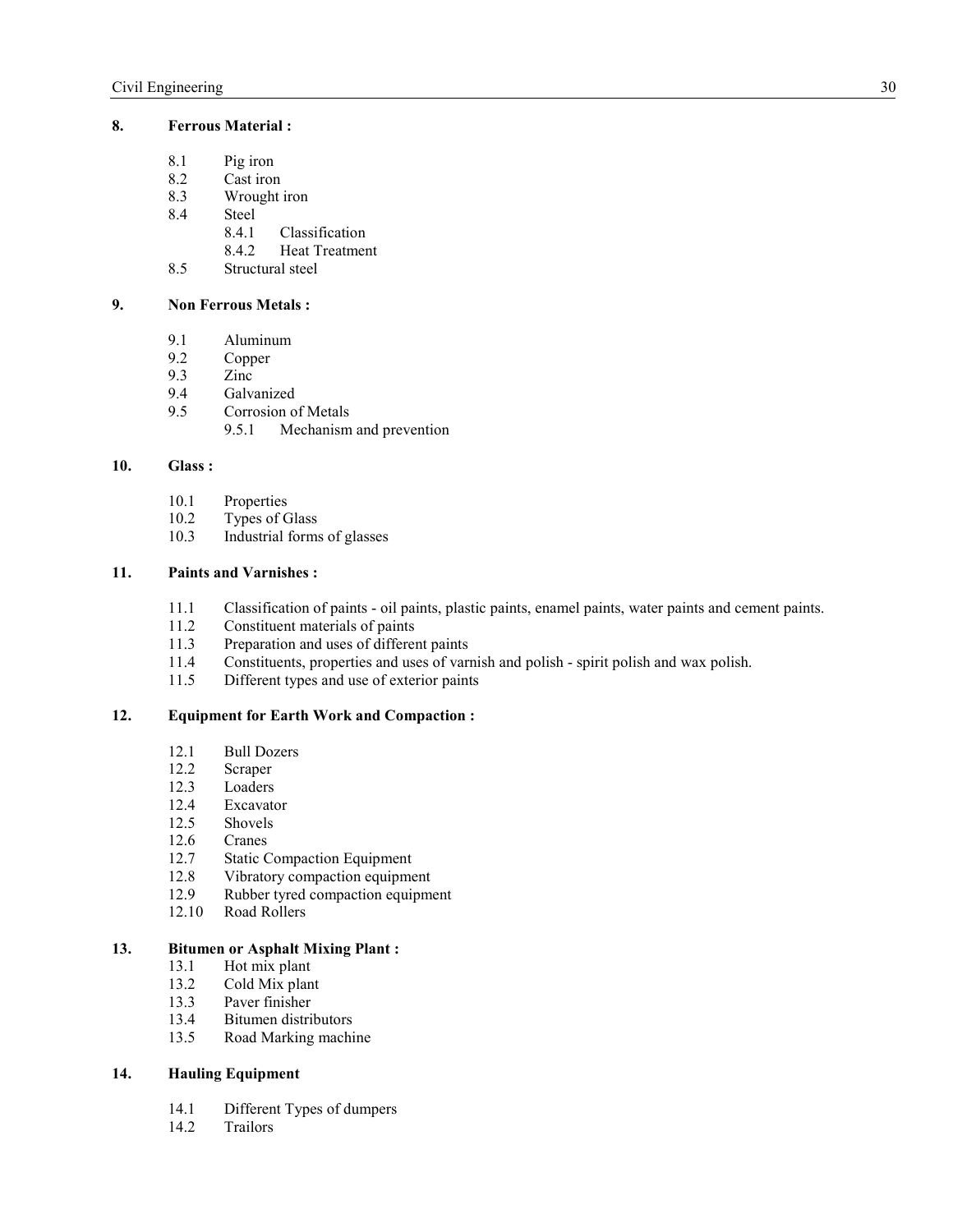## **15. Equipment for Concreting :**

- 15.1 Concrete batching and mixing plant
- 15.2 Concrete mixer
- 15.3 Truck mixers transit truck mixers, truck agitators
- 15.4 Concrete pumps and dumpers
- 15.5 Concrete paver finishers

#### **PRACTICALS**

- 1. Identification of common rocks and minerals
- 2. Dimension, water absorption and efflorescence tests of bricks
- 3. Dimension, water absorption test of tiles
- 4. Field test of lime
- 5. Laboratory test of lime as per B.I.S.
- 6. Identification of common Indian timbers, plywood and laminated boards

#### **REFERENCE BOOKS:**

1. Construction Materials Sushil Kumar 2. Construction Materials Rangwala

\*\*\*\*\*

#### **COMPUTER AIDED DRAWIG**

CODE CE 210  $CC 210$  L T P

 $-$  -- 2

#### **RATIOALE**

 In the present scenario computer is becoming more and more important in every field. Computer software for drafting are widely used for drawing work. In this subject student will be given exercises to draw detailed drawings used in civil engineering.

#### **CONTENTS**

#### **1. Getting Started – I**

Starting AutoCAD – AutoCAD screen components – Starting a drawing: Open drawings, Create drawings (Start from scratch, Use a template & Use a wizard) – Invoking commands in AutoCAD – Drawing lines in AutoCAD – Co-ordinate systems: Absolute co-ordinate system, Relative co-ordinate system – Direct distance method – Saving a drawing: Save & Save As – Closing a drawing – Quitting AutoCAD

#### **2. Getting Started – II**

Opening an existing file – Concept of Object – Object selection methods: Pick by box, Window selection, Crossing Selection, All, Fence, Last, Previous, Add, Remove – Erasing objects: OOPS command, UNDO / REDO commands – ZOOM command – PAN command, Panning in real time – Setting units – Object snap, running object snap mode – Drawing circles

#### **3. Draw Commands**

ARC command – RECTANG command – ELLIPSE command, elliptical arc – POLYGON command (regular polygon) – PLINE command – DONUT command – POINT command – Construction Line: XLINE command, RAY command – MULTILINE command

#### **4. Editing Commands**

MOVE command – COPY command – OFFSET command – ROTATE command – SCALE command – STRETCH command – LENGTHEN command –TRIM command – EXTEND command – BREAK command – CHAMFER command – FILLET command – ARRAY command – MIRROR command –MEASURE command – DIVIDE command – EXPLODE command – MATCHPROP command – Editing with grips: PEDIT